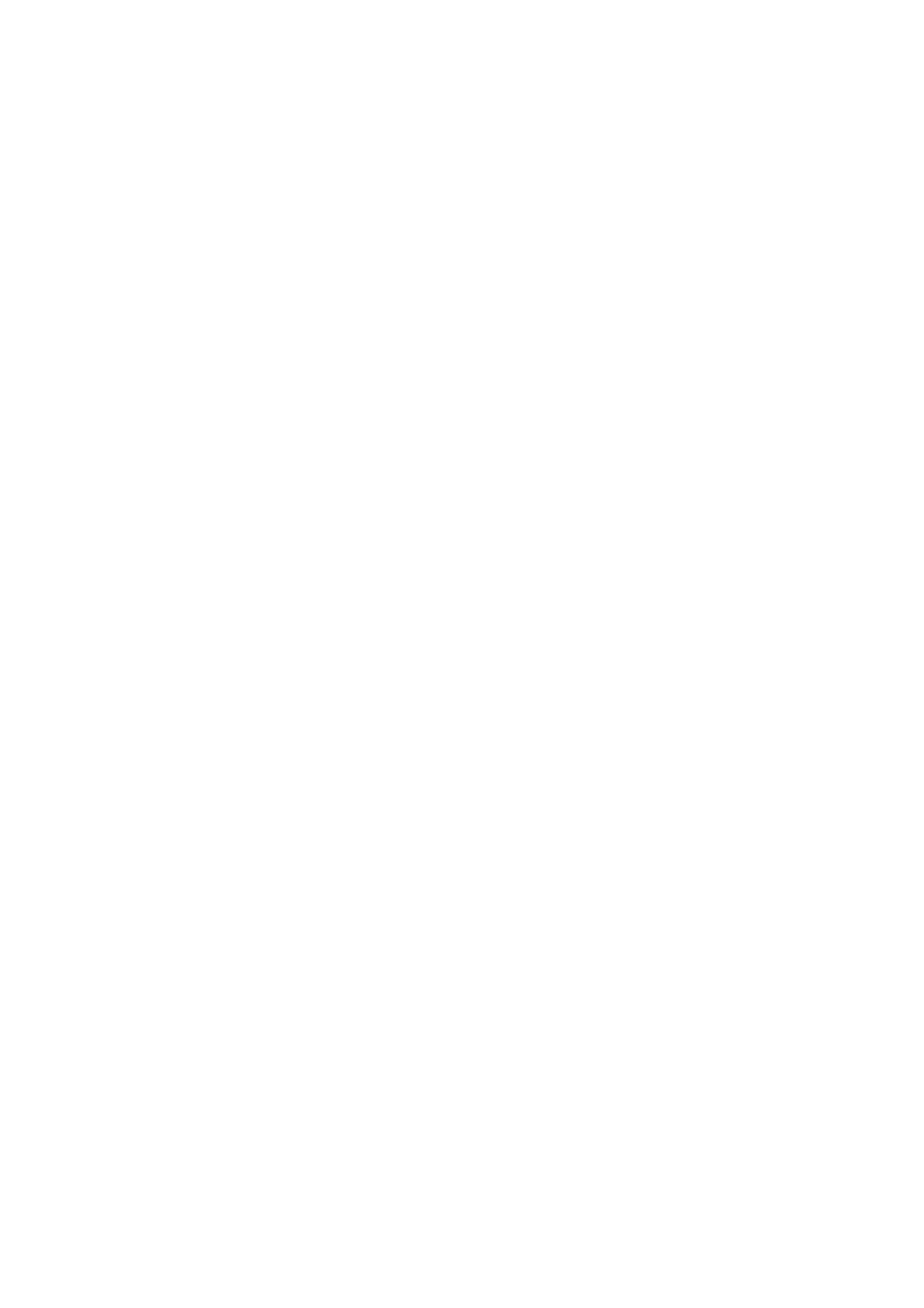Reprinted under the Reprints Act 1984 as at 2 July 1999

Western Australia

# Small Claims Tribunals Act 1974

#### CONTENTS

# Part I — Preliminary

| 1.  | Short title                             |   |
|-----|-----------------------------------------|---|
| 2.  | Commencement                            |   |
|     | Interpretation                          |   |
|     | <b>Part II</b> — Small Claims Tribunals |   |
|     | Division 1 - Referees                   |   |
| 5.  | Appointment of referees                 | 5 |
| 6.  | Term of referee's appointment           | 5 |
| 7.  | Eligibility to hold office as referee   | 5 |
| 8.  | Other terms and conditions of office    | 5 |
| 9.  | Acting referees                         | 7 |
| 10. | Functions of referees                   | 7 |

# Division 2 — Constitution of tribunals; registry

| 11.  | Constitution of tribunal                  | 8  |
|------|-------------------------------------------|----|
| 12.  | Venue of sittings                         | 8  |
| 13.  | Registry                                  | 8  |
| 14.  | Records of tribunals                      | 9  |
| 15.  | Registrar and other officers              | 9  |
| 15A. | Power of registrar to take affidavits     | 10 |
|      | Division $3$ — Jurisdiction and powers of |    |
|      | tribunals                                 |    |
| 16.  | Jurisdiction                              | 10 |
| 17.  | Exclusion of other jurisdictions          | 11 |
| 17A. | Transfer to a court                       | 12 |
| 18.  | Proceedings of tribunals final            | 13 |
|      |                                           |    |

page i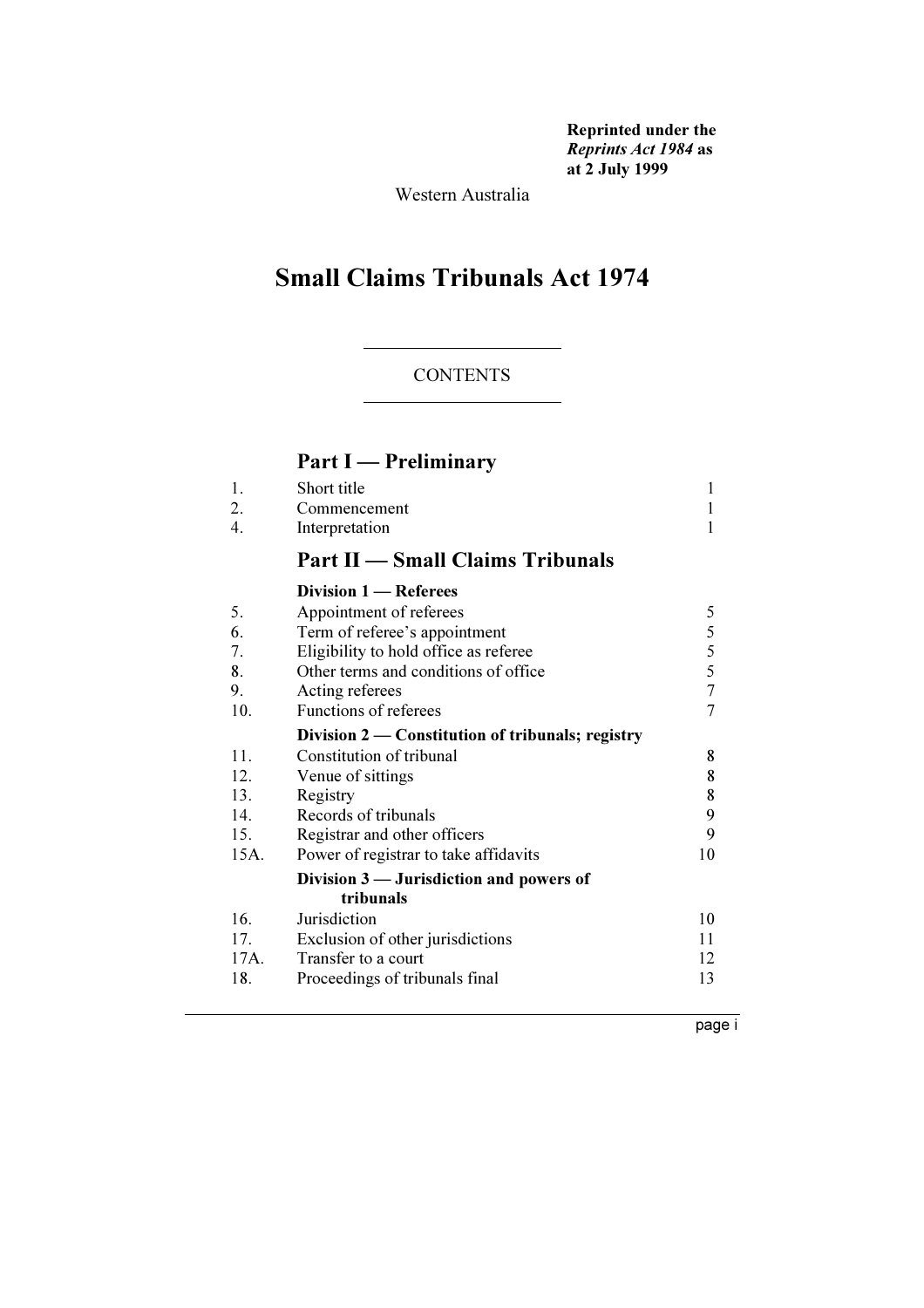| 19.  | Immunity from judicial supervision              | 13 |
|------|-------------------------------------------------|----|
| 20.  | Orders of tribunals                             | 13 |
| 21.  | Restricted effect of tribunal's order           | 14 |
| 22.  | Provisions affecting the making and enforcement |    |
|      | of orders to pay money                          | 15 |
| 23.  | Renewal of proceeding when order not complied   |    |
|      | with                                            | 16 |
|      | Division 4 – Practice on claims                 |    |
| 24.  | Reference of claims to tribunal                 | 17 |
| 25.  | Notice of claim and proceeding                  | 17 |
| 26.  | Parties to proceeding                           | 18 |
| 27.  | Withdrawal of claim                             | 18 |
|      | Division 5 — Practice on hearings               |    |
| 28.  | Definition                                      | 19 |
| 29.  | Continuity of tribunal                          | 19 |
| 30.  | Amendment of claim                              | 19 |
| 31.  | Adjournment of proceeding                       | 19 |
| 32.  | Presentation of cases                           | 20 |
| 33.  | Taking of evidence before tribunal              | 21 |
| 34.  | Tribunal to act on evidence available           | 21 |
| 34A. | Written reasons for orders                      | 22 |
| 35.  | Costs                                           | 22 |
|      | <b>Part III — Miscellaneous provisions</b>      |    |
| 36.  | Control of tribunal's procedures                | 24 |
| 37.  | Contempt in face of tribunal                    | 24 |
| 38.  | Law of perjury to apply                         | 25 |
| 39.  | Contracting out prohibited                      | 25 |
| 40.  | Mode of giving notices, etc.                    | 25 |
| 41.  | Publication of particulars of reference         | 26 |
| 42.  | Protection for things done under Act            | 26 |
| 43.  | Regulations                                     | 26 |

# Notes

# Defined Terms

page ii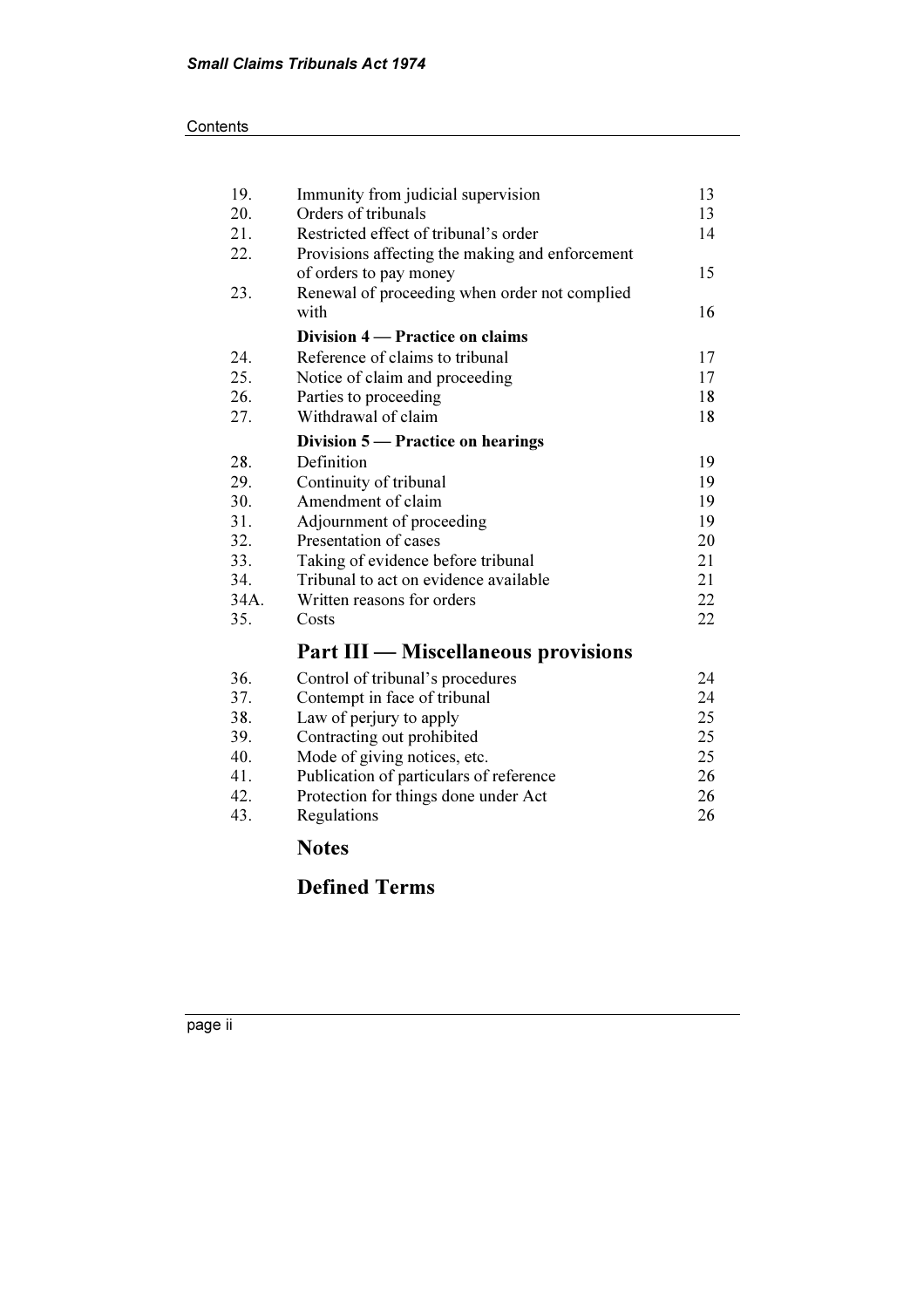Reprinted under the Reprints Act 1984 as at 2 July 1999

Western Australia

# Small Claims Tribunals Act 1974

An Act to provide for the constitution of Small Claims Tribunals, to define the jurisdiction of those tribunals and the powers of the persons constituting the same, and to provide for matters related thereto.

# Part I — Preliminary

[Heading inserted by No. 42 of 1983 s.3.]

#### 1. Short title

This Act may be cited as the *Small Claims Tribunals Act 1974*<sup>1</sup>.

# 2. Commencement

 The provisions of this Act shall come into operation on such day or days as is or are, respectively, fixed by proclamation<sup>1</sup>.

[3. Repealed by No. 10 of 1998 s. 76.]

# 4. Interpretation

(1) In this Act unless the context otherwise requires —

"claimant" means a consumer who has duly referred a small claim to a Small Claims Tribunal;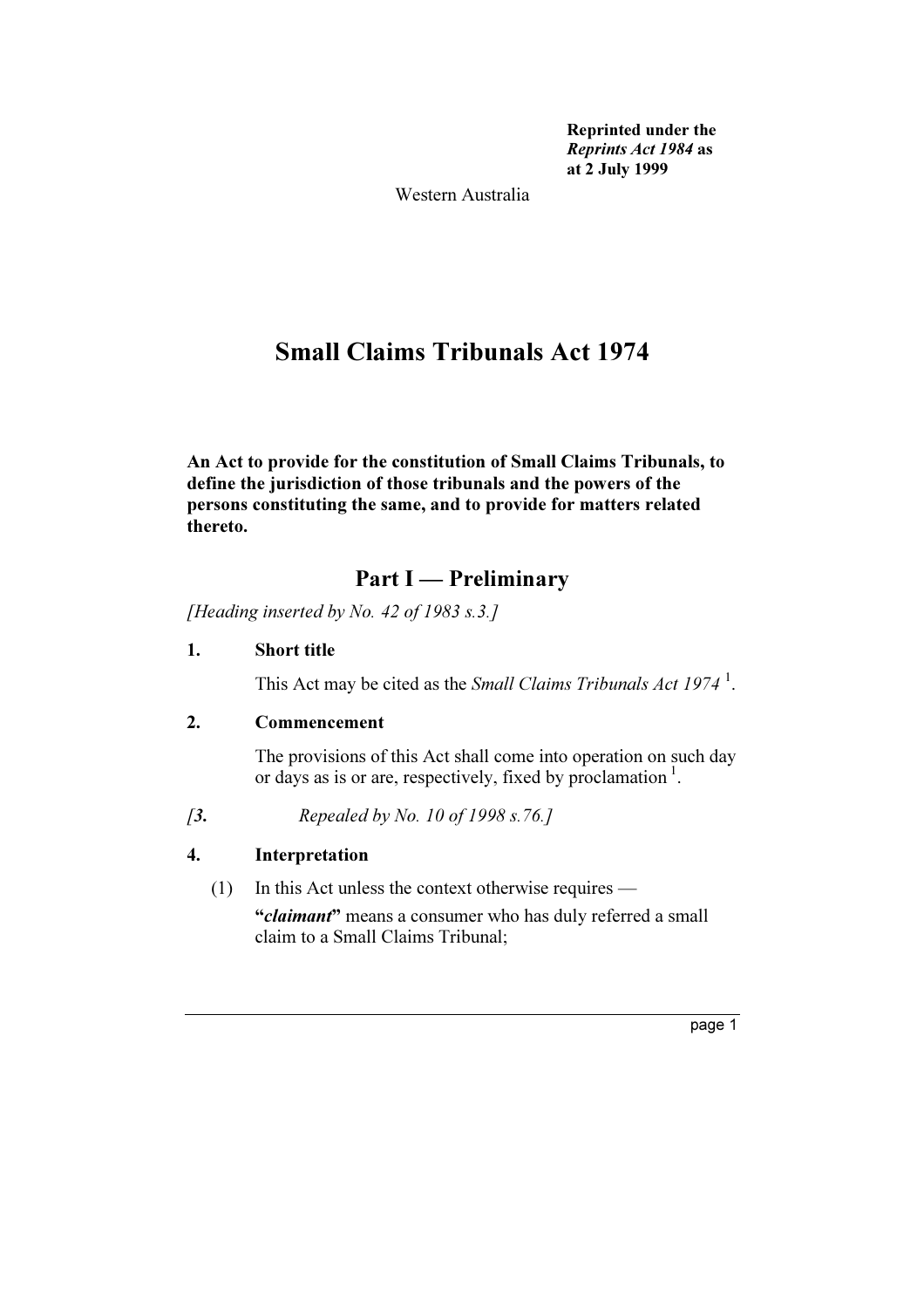#### s. 4

# "Commissioner for Consumer Affairs" means the Commissioner for Consumer Affairs appointed under section 15 of the Consumer Affairs Act 1971;

#### "consumer" means a person —

- (a) who buys or hires goods otherwise than
	- (i) for re-sale or letting on hire;
	- (ii) in the course of or for the purposes of a trade or business carried on by him or to be carried on by him; or
	- (iii) as a member of business partnership;

or

- (b) for whom services are supplied for fee or reward otherwise than —
	- (i) in the course of or for the purpose of a trade or business carried on by him or to be carried on by him; or
	- (ii) as a member of a business partnership,

but does not include —

- (c) a body corporate; or
- (d) a tenant within the meaning in section 3 of the Residential Tenancies Act 1987; or
- (e) a person for whom or which home building work, within the meaning in section 3 of the Home Building Contracts Act 1991, is to be performed under a contract within the meaning of that section;

"contract" includes all agreements, whether written or oral;

#### "*fixed amount*" means —

- (a) the amount of \$2 000; or
- (b) such other amount as is prescribed for the purposes of the appropriate paragraph of the definition of "small claim" in this section;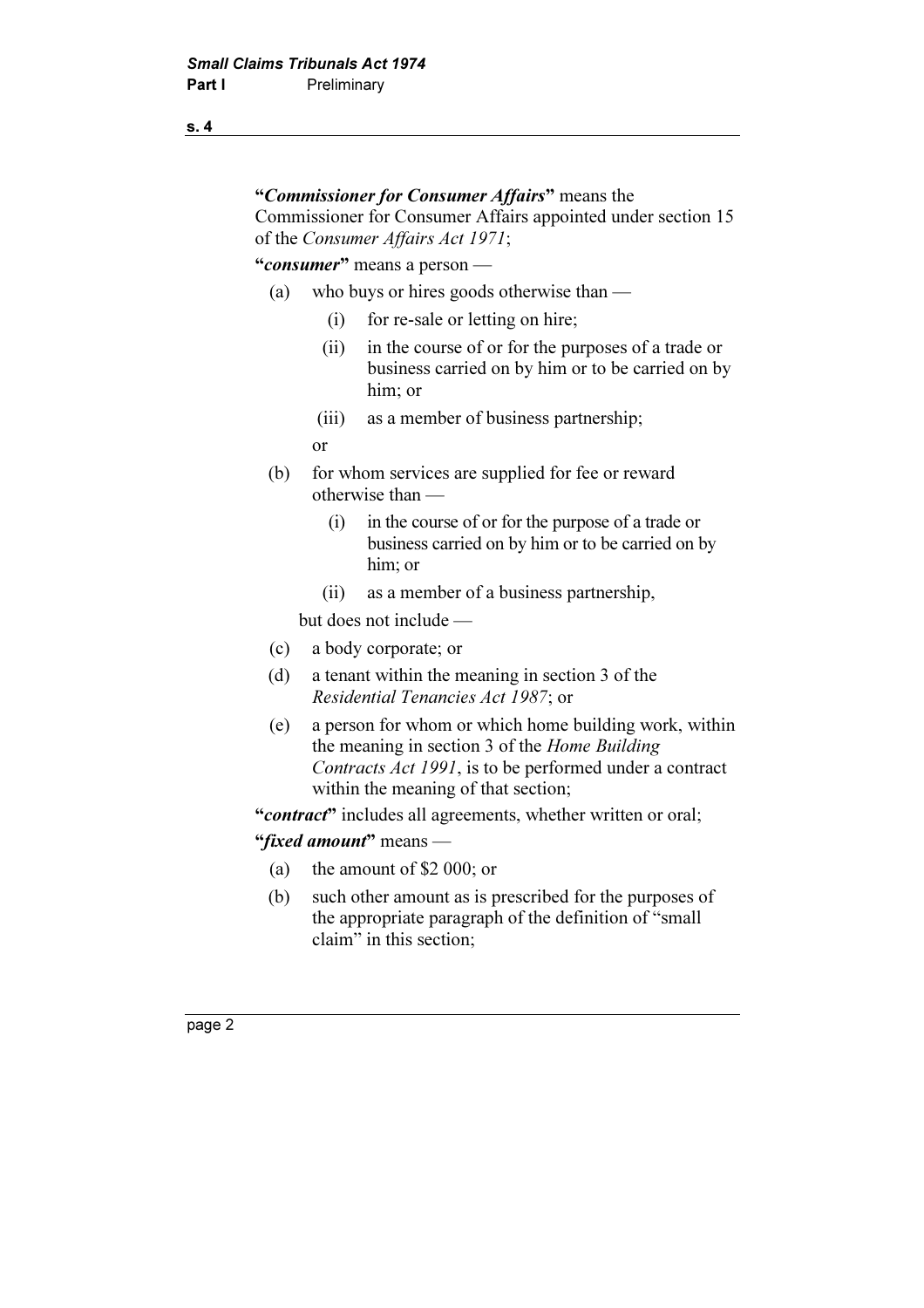"goods" includes everything that is the subject of trade or manufacture or merchandise;

"Local Court" means a Local Court established under the Local Courts Act 1904;

"*metropolitan region*" has the meaning assigned to it in section 2 of the Town Planning and Development Act 1928;

"referee" means a person appointed and holding office under this Act as a referee of Small Claims Tribunals;

"registrar" means the person performing at the material time the duties of Registrar of Small Claims Tribunals;

"registry" means the Registry of Small Claims Tribunals established and maintained in Perth under this Act;

"respondent" means a trader against whom is made a small claim that is duly referred to a Small Claims Tribunal;

"section" means a section of this Act:

"services" includes the rights and benefits that are or are to be supplied under a pawnbroking contract or a contract of insurance, other than a contract of insurance —

- (a) required by the *Workers' Compensation Act 1912*<sup>2</sup>; or
	- (b) within the meaning of the Motor Vehicle (Third Party Insurance) Act 1943;

"small claim" means —

- (a) a claim for payment of money in an amount less than the fixed amount;
- (b) a claim for performance of work of a value less than the fixed amount;
- (c) a claim for relief from payment of money in an amount less than the fixed amount; or
- (d) a claim for the return or replacement of goods to the value of less than the fixed amount,

 that in any case arises out of a contract for the supply of goods or the provision of services made between persons who,

page 3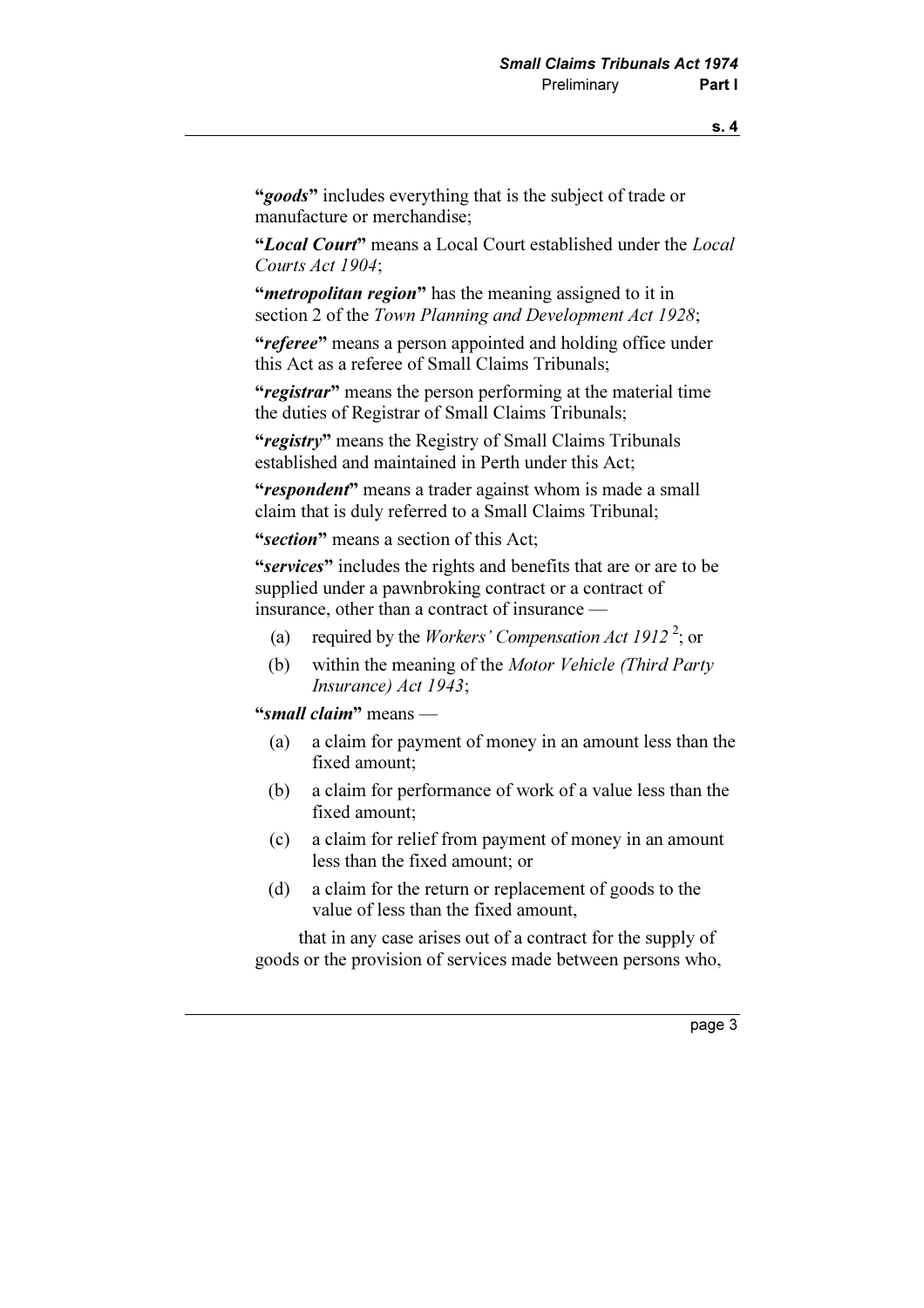in relation to those goods or services, are a consumer on the one hand and a trader on the other;

"Small Claims Tribunal" means a tribunal constituted as prescribed for taking a proceeding in relation to a small claim;

"subsection" means a subsection of the section wherein the term is used; and

"*trader*" means a person who in the field of trade or commerce carries on a business of supplying goods or providing services or who regularly holds himself out as ready to supply goods or to provide services of a similar nature, but does not include —

- (a) an owner within the meaning in section 3 of the Residential Tenancies Act 1987; or
- (b) a builder under a home building work contract within the meaning in section 3 of the Home Building Contracts Act 1991.
- (2) For the purposes of this Act a person who in respect of goods supplied or services provided by him would be a trader, but for this subsection, shall not be a trader in respect of those goods or services if in supplying those goods or providing those services —
	- (a) he acts in the exercise of a discipline that is not ordinarily regarded as being within the field of trade or commerce; or
	- (b) he gives effect to the instructions of another who in providing those instructions acts in the exercise of a discipline that is not ordinarily regarded as being within the field of trade or commerce, and the goods supplied or the services provided are in all respects in accordance with those instructions.

[Section 4 amended by No. 19 of 1975 s.2; No. 75 of 1981 s.3; No. 42 of 1983 s.4; No. 128 of 1987 s.89; No. 61 of 1991 s.35; No. 32 of 1994 s.19; No. 88 of 1994 s.100.]

s. 4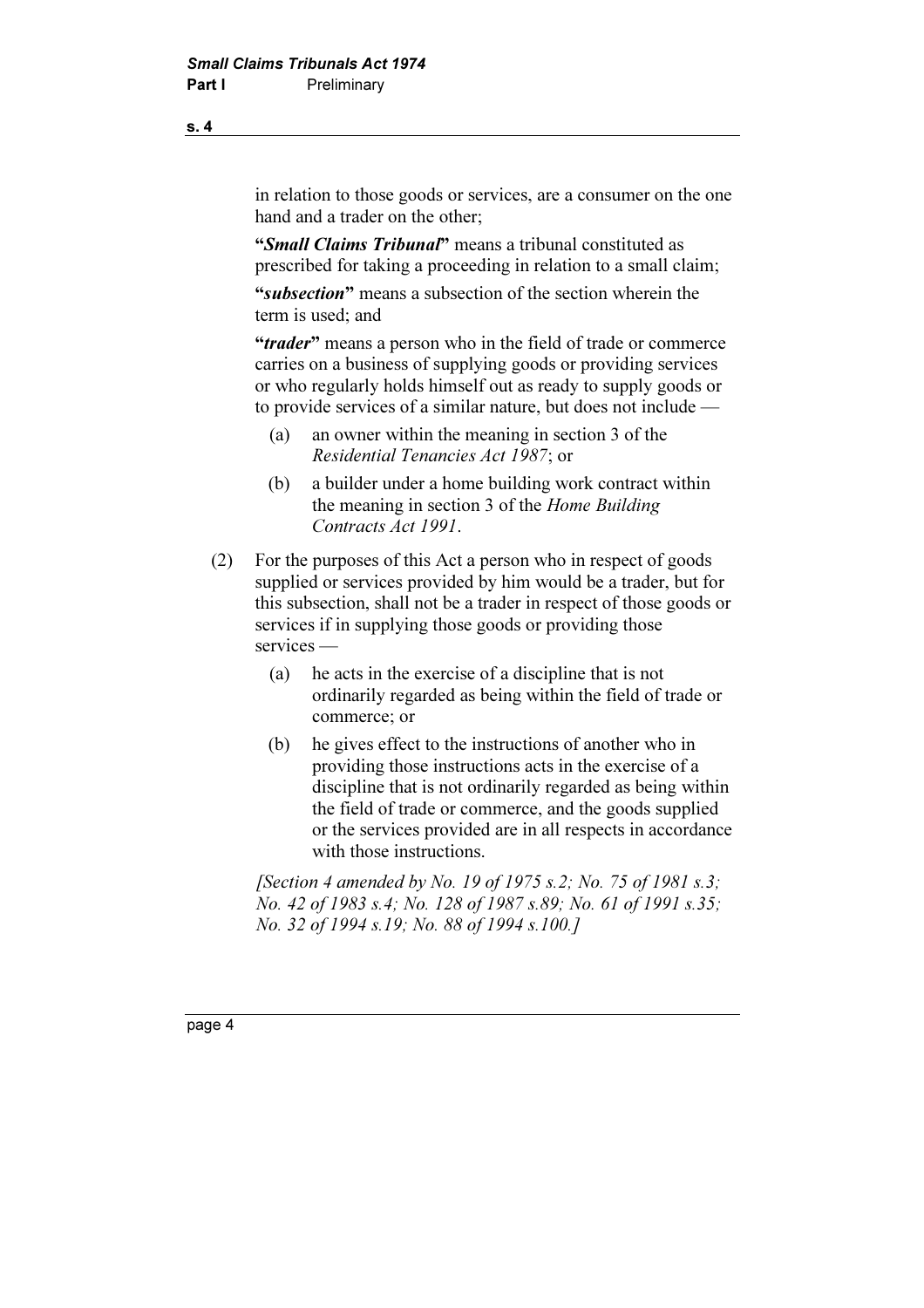# Part II — Small Claims Tribunals

# Division 1 — Referees

# 5. Appointment of referees

 The Governor may appoint such number of referees of Small Claims Tribunals as he considers necessary for the proper functioning of those tribunals throughout the State and where 2 or more persons hold office as referees at the same time, one of them shall by the instrument of his appointment or by a subsequent instrument executed by the Governor be appointed to be the senior referee.

# 6. Term of referee's appointment

 A referee shall be appointed for a term of 7 years or for such less term as the Governor approves in a particular case but, subject to section 7, shall be eligible for reappointment from time to time at the discretion of the Governor.

# 7. Eligibility to hold office as referee

Any person —

- (a) who is a legal practitioner whose name appears on the Roll of Practitioners referred to in section 23 of the Legal Practitioners Act 1893; and
- (b) who is not suspended from practice pursuant to the Legal Practitioners Act 1893,

may be appointed and hold office as a referee.

[Section 7 inserted by No. 71 of 1978 s.3; amended by No. 42 of 1983 s.5; No. 42 of 1997 s.8.]

# 8. Other terms and conditions of office

- $(1)$  A referee
	- (a) shall not engage in any paid employment outside the duties of his office except with the express permission of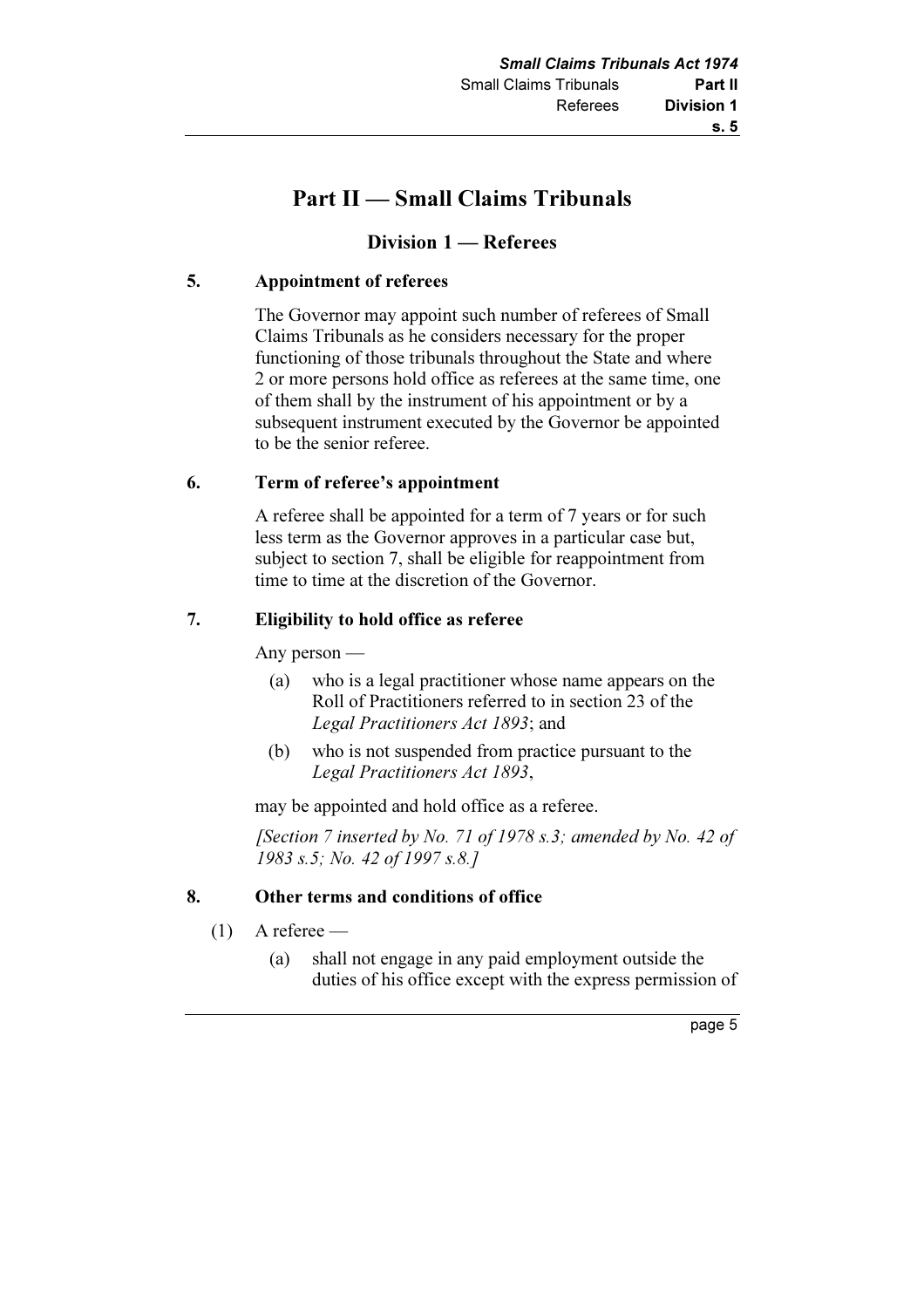the Governor, which permission may at any time be withdrawn;

- (b) shall be paid such remuneration as the Governor, on the recommendation of the Public Service Board<sup>3</sup>, from time to time determines in respect of him;
- (c) shall be paid the same travelling and other allowances as are paid from time to time to a public service officer within the meaning of the Public Sector Management Act 1994;
- (d) is entitled to the same rights in respect of annual leave of absence for recreation, leave of absence on account of illness, and long service leave as if he were an officer of the Public Service of the State;
- (e) may, at any time during the term of his appointment as referee, be removed from that office by the Governor if the Governor considers him to be —
	- (i) incompetent in the performance of his functions under this Act; or
	- (ii) unfit to hold the office of referee for any reason;
- (f) may resign his office by writing under his hand addressed to the Minister; and
- (g) where he was immediately before his appointment as a referee, an officer of the Public Service of the State —
	- (i) shall retain his existing and accruing rights, and in particular his rights, if any, under the Superannuation and Family Benefits Act 1938;
	- (ii) shall, for the purpose of determining all those rights, have his service as a referee taken into account as if it were service in the Public Service of the State; and
	- (iii) shall, if he resigns his office or his term of office expires by effluxion of time, be entitled to be appointed to an office in the Public Service of the State not lower in status than the office which he

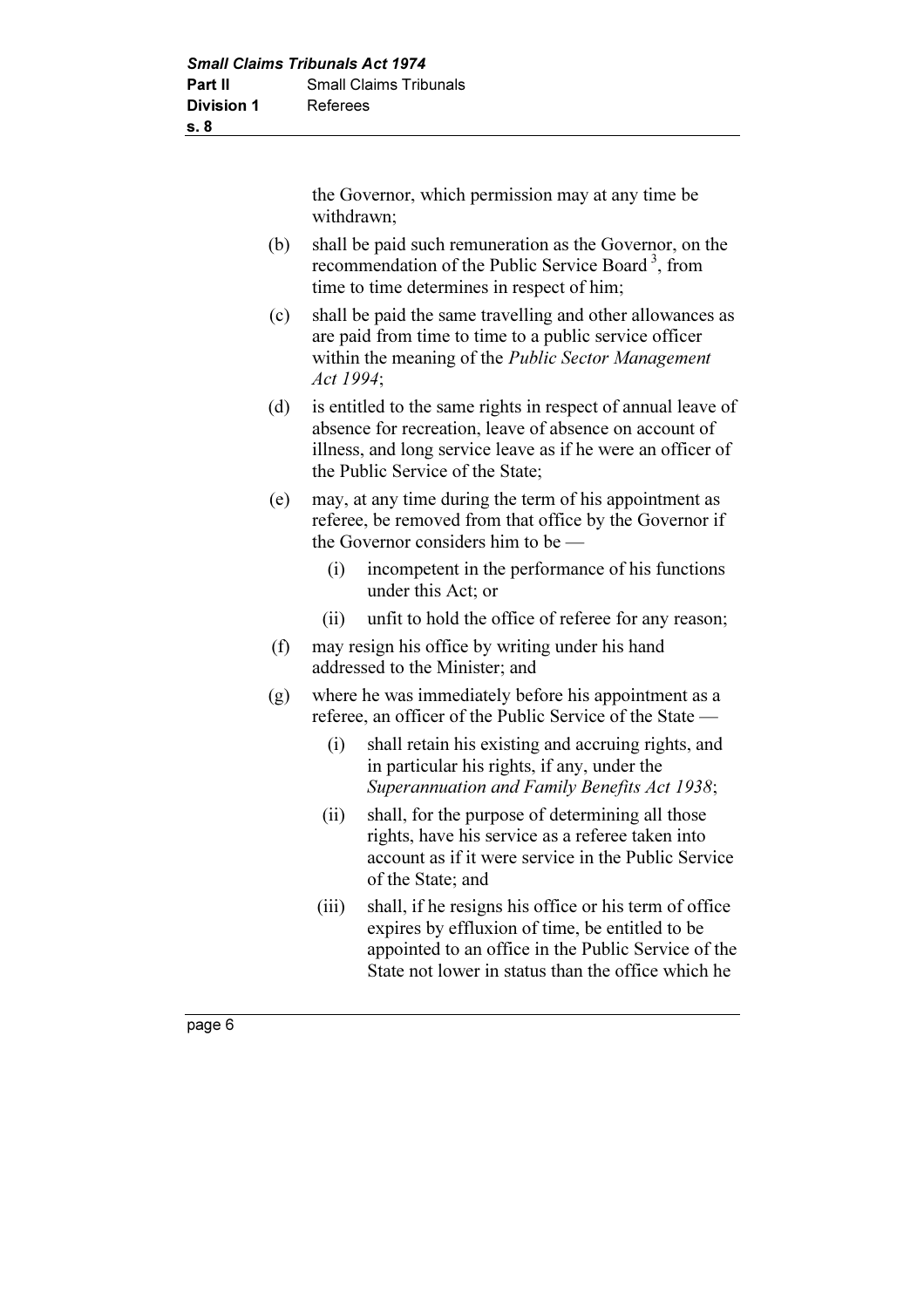so occupied immediately prior to his appointment as a referee.

 (2) Notwithstanding subsection (1), where a person holds office as a referee and also holds another public office for which he is remunerated out of the Consolidated Fund of the State, the terms and conditions of office as a referee in respect of matters mentioned in subsection  $(1)(b)$ ,  $(c)$ ,  $(d)$  and  $(g)$  do not apply to or in relation to that person in his office as a referee except to the extent that they are more favourable to him than the terms and conditions of his other public office in respect of like matters to those so mentioned.

[Section 8 amended by No. 99 of 1976 s.2; No 6 of 1993 s.11; No. 32 of 1994 s.19; No. 42 of 1997 s.8.]

# 9. Acting referees

- (1) The Governor may appoint a person who is eligible to be appointed and hold office as a referee to act in the office of a referee during the absence of that referee from his office through illness or other cause and the person so appointed shall while so acting be deemed to be a referee and shall have the immunities, powers, authorities, duties, and functions of a referee and be entitled to remuneration and allowances as a referee.
- (2) When the referee absent as described in subsection (1) is the senior referee, the Governor may appoint any person appointed under that subsection or another referee to act as senior referee during the absence and the person so appointed shall while so acting have the immunities, powers, authorities, duties, and functions of the senior referee and be entitled to remuneration and allowances as the senior referee.

# 10. Functions of referees

 (1) The primary function of a referee is to attempt to bring the parties to a dispute that involves a small claim to a settlement acceptable to all the parties.

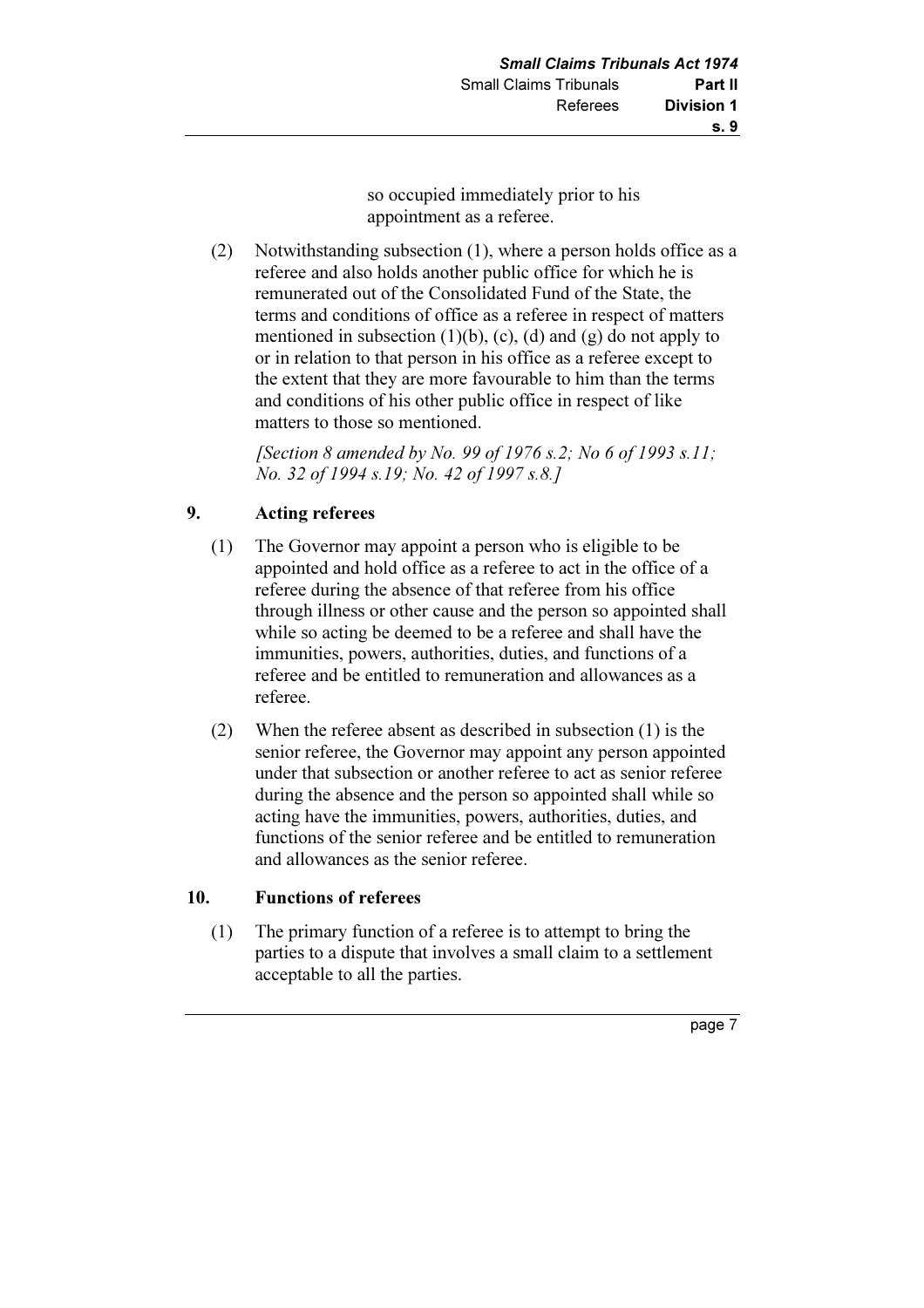- (2) Where it appears to the referee to be impossible in a particular case to attain a settlement acceptable to all parties to a dispute the function of a referee is to make an order with respect to the issue in dispute, or where he thinks the case requires it, an order dismissing the claim.
- (3) It is a function of a referee to report directly and confidentially to the Minister —
	- (a) upon all matters arising out of references to Small Claims Tribunals constituted by that referee that are significant to the relationship of consumer and trader; and
	- (b) upon all matters relevant to the administration of this Act or to the practices and procedures of Small Claims Tribunals that in the referee's opinion should be brought to the notice of the Minister.

# Division 2 — Constitution of tribunals; registry

# 11. Constitution of tribunal

- (1) A Small Claims Tribunal shall be constituted by a referee sitting alone.
- (2) Where 2 or more persons hold office as referees at the same time the senior referee shall determine which referee shall constitute a tribunal for the purpose of any proceeding.

# 12. Venue of sittings

 A Small Claims Tribunal may be constituted at any place in the State.

# 13. Registry

 There shall be established and maintained in Perth a Registry of Small Claims Tribunals wherein shall be kept all records of Small Claims Tribunals.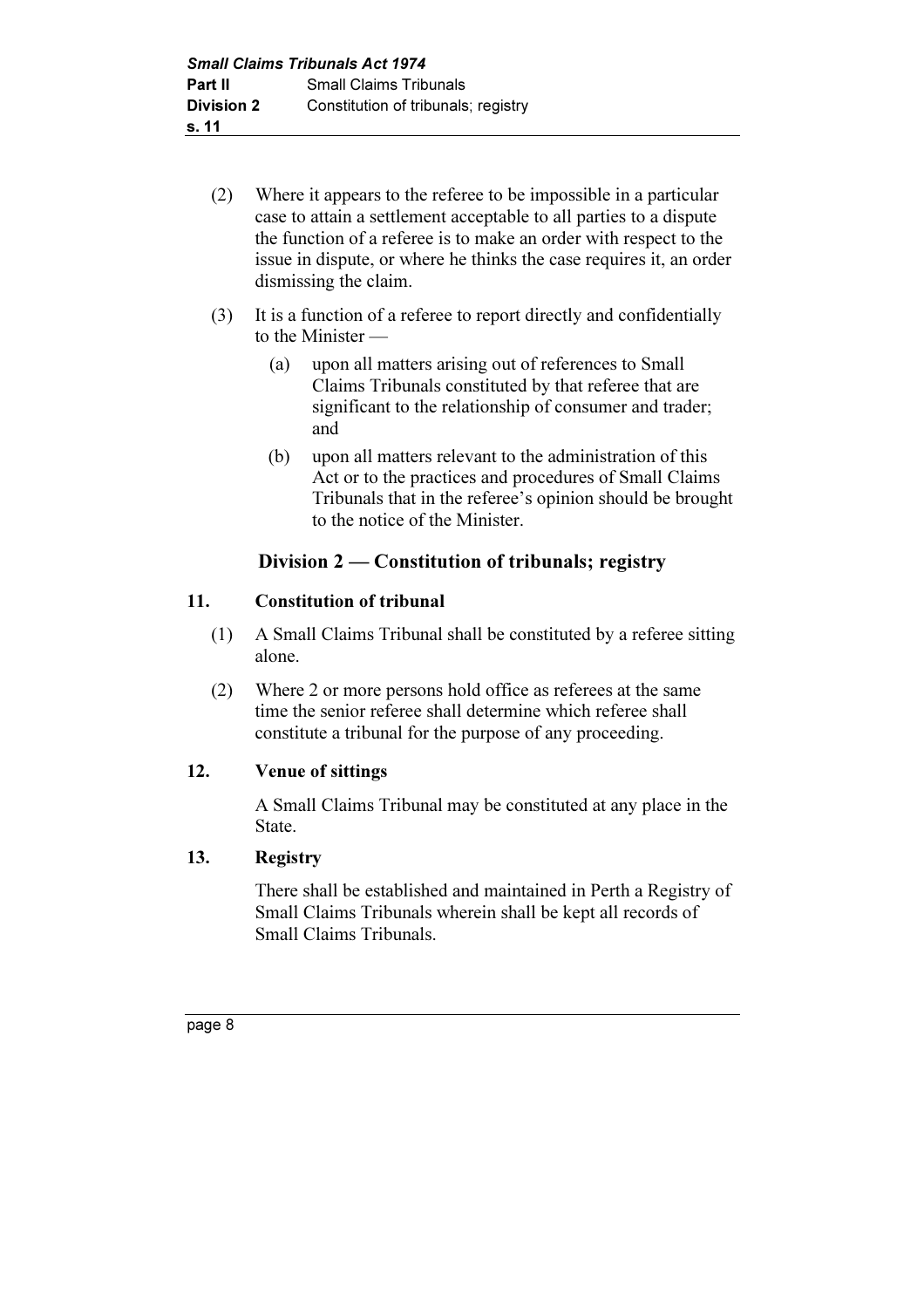#### 14. Records of tribunals

- (1) Notwithstanding anything to the contrary provided by or under any Act, rule, or practice, an official record of evidence given before a Small Claims Tribunal shall not be made in any case but the referee who constitutes the tribunal is entitled to make such notes of evidence as he requires.
- (2) Notes of evidence made by the referee shall not form part of the record of the reference to the tribunal.
- (3) The record of a Small Claims Tribunal shall consist of
	- (a) the claim referred to it, as completed by the claimant;
	- (b) the notation of the nature of the issue in dispute as determined and recorded by the tribunal during the hearing of the claim; and
	- (c) the order made by the tribunal.
- (4) The record of a Small Claims Tribunal kept in the registry shall be open for inspection free of charge by —
	- (a) the parties to the proceeding to which the record relates; and
	- (b) the Commissioner for Fair Trading,

 and shall be available for production before a Judge of any court for the purposes of any proceeding before him or the court.

[Section 14 amended by No. 75 of 1981 s.4; No. 57 of 1997]  $s.39(10).$ 

#### 15. Registrar and other officers

- (1) There shall be a registrar of Small Claims Tribunals and such other officers thereof as are necessary for the proper functioning thereof.
- (2) The registrar and other officers —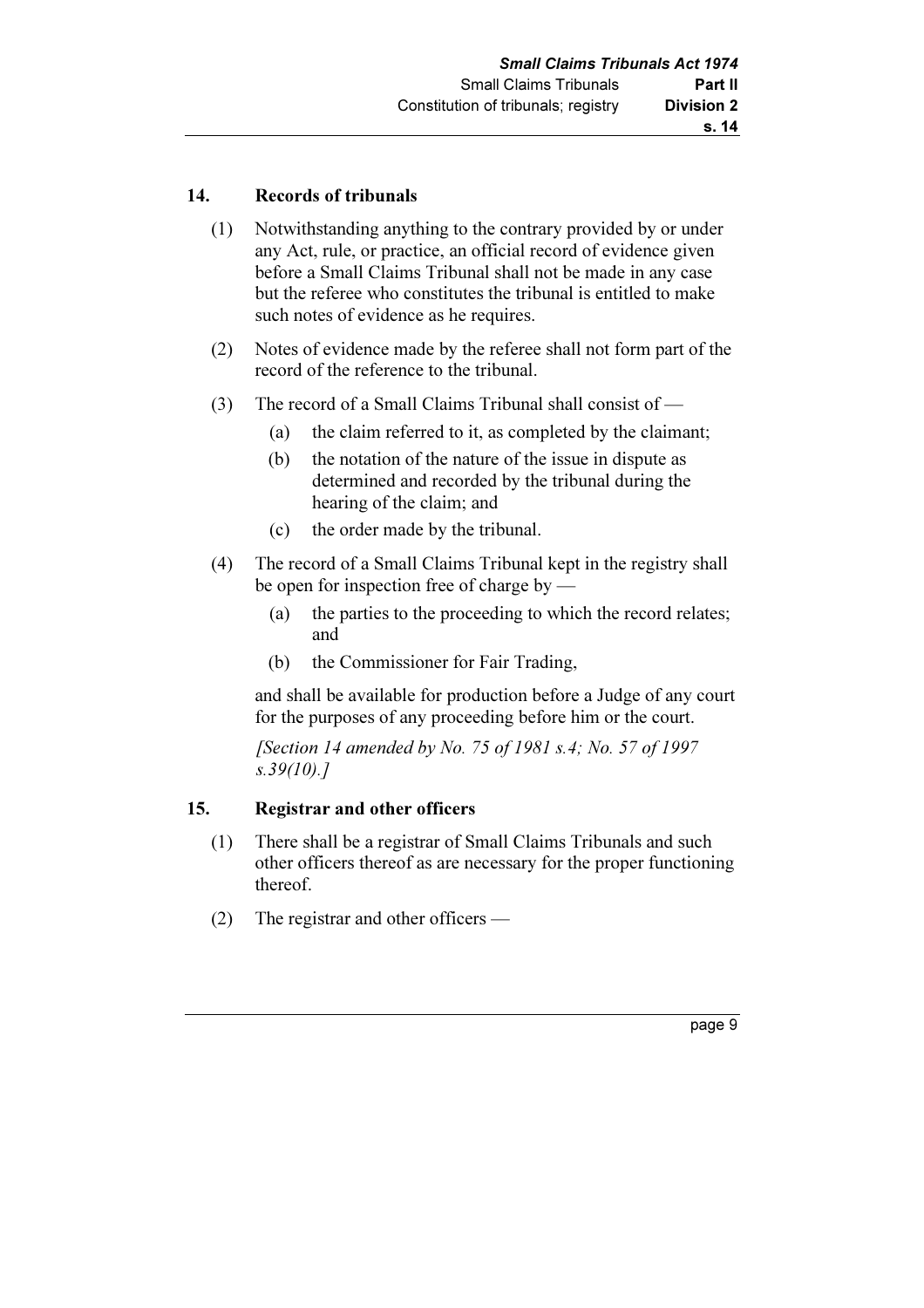- (a) shall be appointed and shall hold office subject to and in accordance with Part 3 of the Public Sector Management Act 1994; and
- (b) may hold office as such in conjunction with any other office in the Public Service of the State.

[Section 15 amended by No. 75 of 1981 s.5; No. 32 of 1994] s.19.]

#### 15A. Power of registrar to take affidavits

- (1) The registrar may take an affidavit required by this Act, or relating to any proceeding before a Small Claims Tribunal.
- (2) Any affidavit required by this Act or to be used in a Small Claims Tribunal, shall and may be sworn before the registrar, a magistrate or a clerk of a Local Court, a justice of the peace or a commissioner for taking affidavits in the Supreme Court.

[Section 15A inserted by No. 75 of 1981 s.6.]

# Division 3 — Jurisdiction and powers of tribunals

#### 16. Jurisdiction

- (1) Subject to this Act, a Small Claims Tribunal has, on and after the appointed day, jurisdiction with respect to any claim referred to it that is a small claim, whether the contract out of which it arises was made before or after the appointed day, but does not have jurisdiction with respect to such a claim if the issue is dispute in that claim arose earlier than 2 years before the day on which the claim was referred to a Small Claims Tribunal.
- (2) In subsection (1) "appointed day" means such day as is fixed by the Minister by notice published in the Government Gazette to be the appointed day for the purposes of subsection  $(1)^4$ .

[Section 16 amended by No. 42 of 1983 s.6.]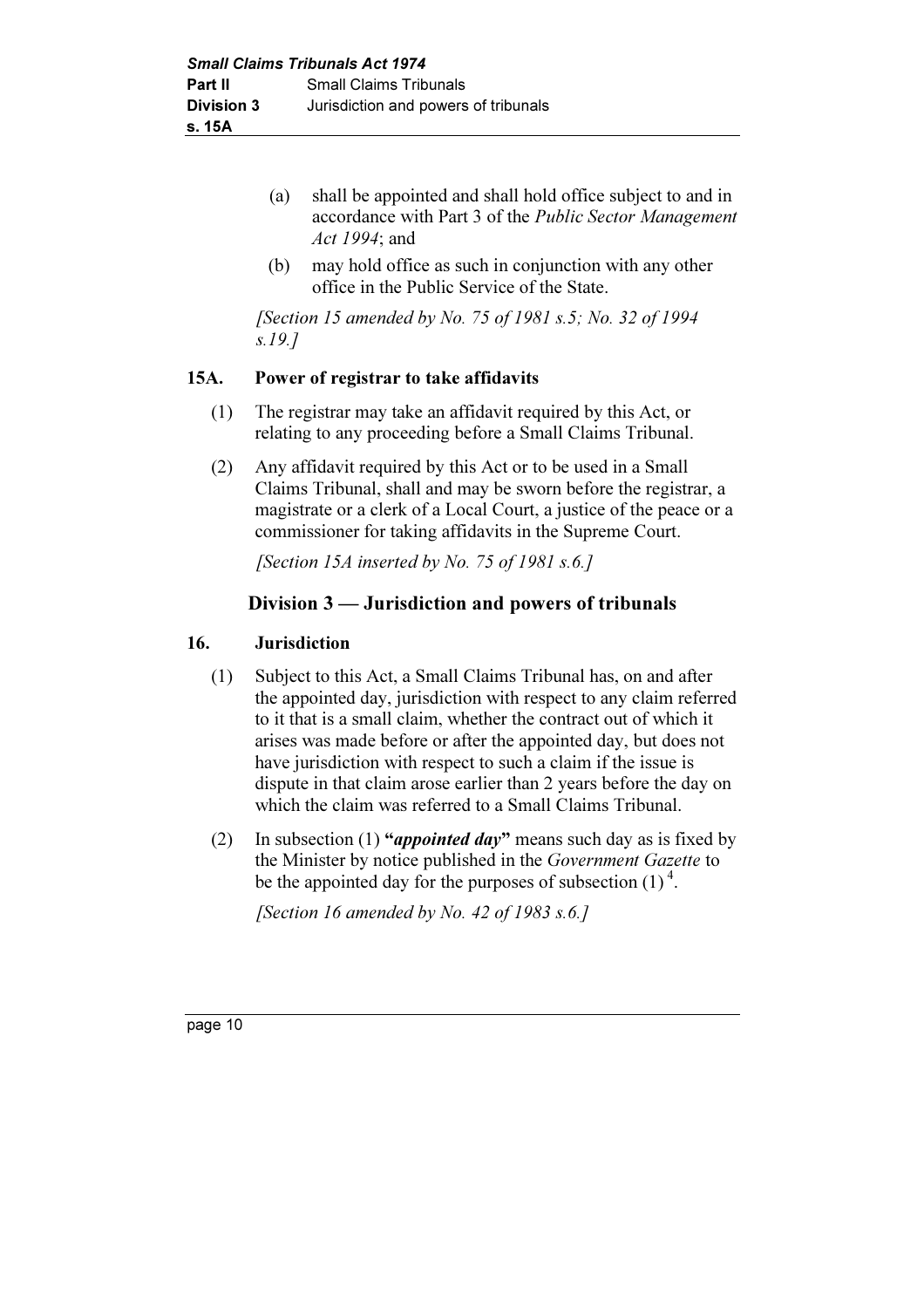#### 17. Exclusion of other jurisdictions

- (1) Subject to section 17A where a claim, being a small claim, is duly referred to a Small Claims Tribunal the issue in dispute in that claim (whether as shown in the initial claim or as emerging in the course of the hearing of the claim by the tribunal) shall not be justiciable at any time by a court or by a tribunal of any other kind unless —
	- (a) that issue is the subject of a proceeding that  $-$ 
		- (i) was commenced in that court or tribunal of any other kind before the claim was duly referred to a Small Claims Tribunal; and
		- (ii) is still pending in that court or tribunal of any other kind;

or

- (b) the claim before a Small Claims Tribunal has been withdrawn.
- (2) For the purposes of this Act a small claim shall be taken to have been duly referred to a Small Claims Tribunal when section 24(1) has been complied with and may be so duly referred before the day that is the appointed day for the purposes of section 16(1) if section 24 has come into operation.
- (3) Where a party to a proceeding before a Small Claims Tribunal is served with a summons issued by a Local Court which relates to the same issue in dispute as the issue in dispute before the Tribunal, the registrar may issue a certificate in the prescribed form which specifies —
	- (a) the parties to the proceeding before the Small Claims Tribunal;
	- (b) the date on which the claim was referred to the Tribunal;
	- (c) the particulars of the claim; and
	- (d) any orders made with respect to the claim.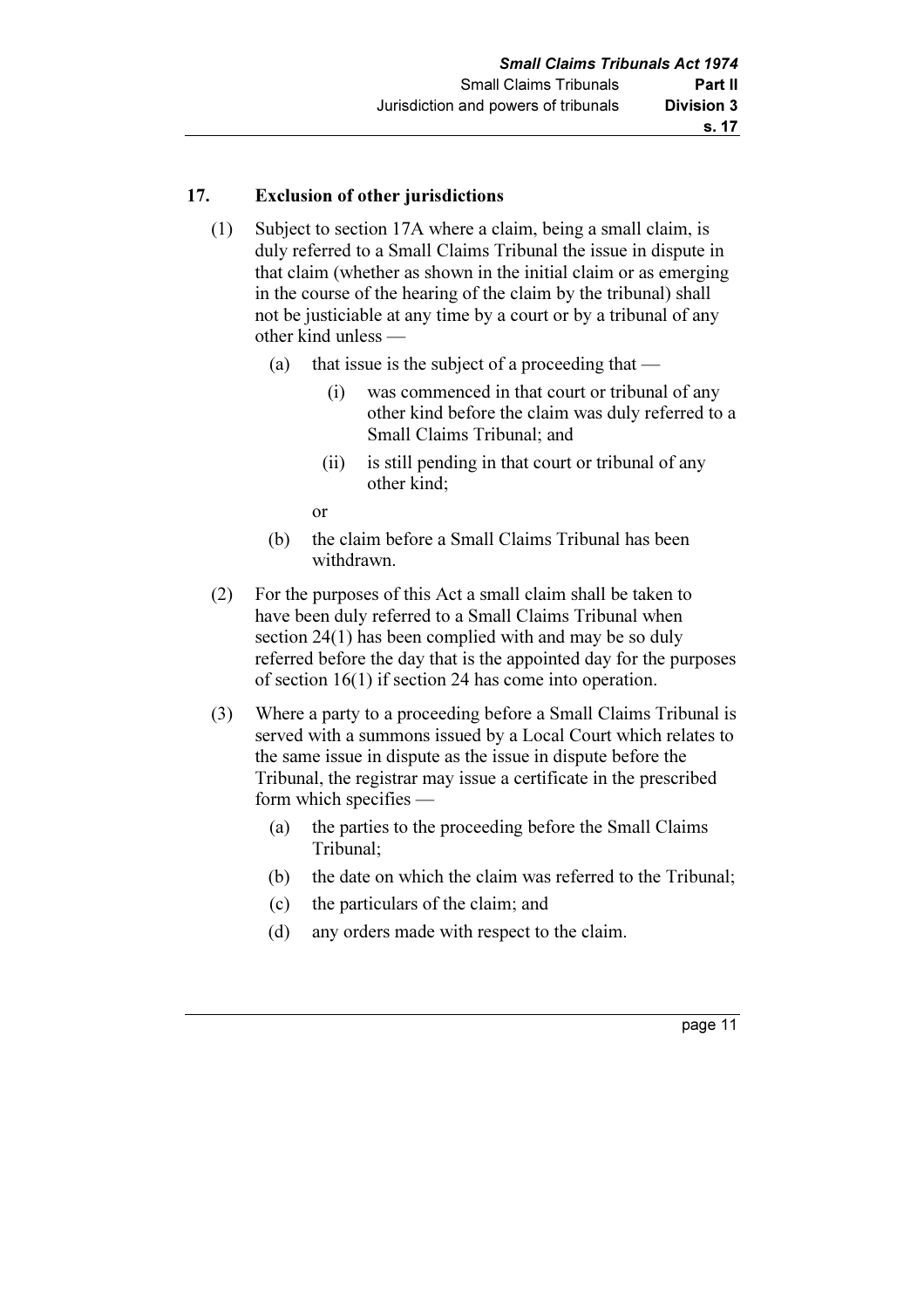- (4) A certificate issued under subsection (3) may be filed, free of charge, in the office of the Local Court which issued the summons referred to in subsection  $(3)$ .
- (5) Where a certificate is filed under subsection  $(4)$ 
	- (a) the party filing the certificate shall give notice in the prescribed form to the registrar; and
	- (b) the registrar shall forward to the office of the Local Court where the certificate is filed a copy of any order made after the issue of the certificate by a Small Claims Tribunal with respect to the claim specified in the certificate.
- (6) In any proceedings in a Local Court a certificate issued or purporting to be issued pursuant to subsection (3) is evidence of the facts specified therein.

[Section 17 amended by No. 42 of 1983 s.7.]

# 17A. Transfer to a court

- (1) Where in respect of a claim being a small claim that is duly referred to a Small Claims Tribunal —
	- (a) the referee considers that the issue in dispute in that claim involves such a complex point of law as to warrant the claim being heard and determined by a court which otherwise has jurisdiction to do so; or
	- (b) the fixed amount of the claim exceeds \$1 000,

 the referee may, on the application of a party or by his own motion, order that the proceedings be transferred to a court which otherwise has jurisdiction to hear and determine the claim.

 (2) An order under this section shall not be made unless the referee is satisfied that in all the circumstances such an order would not be unfair to any of the parties to the proceedings.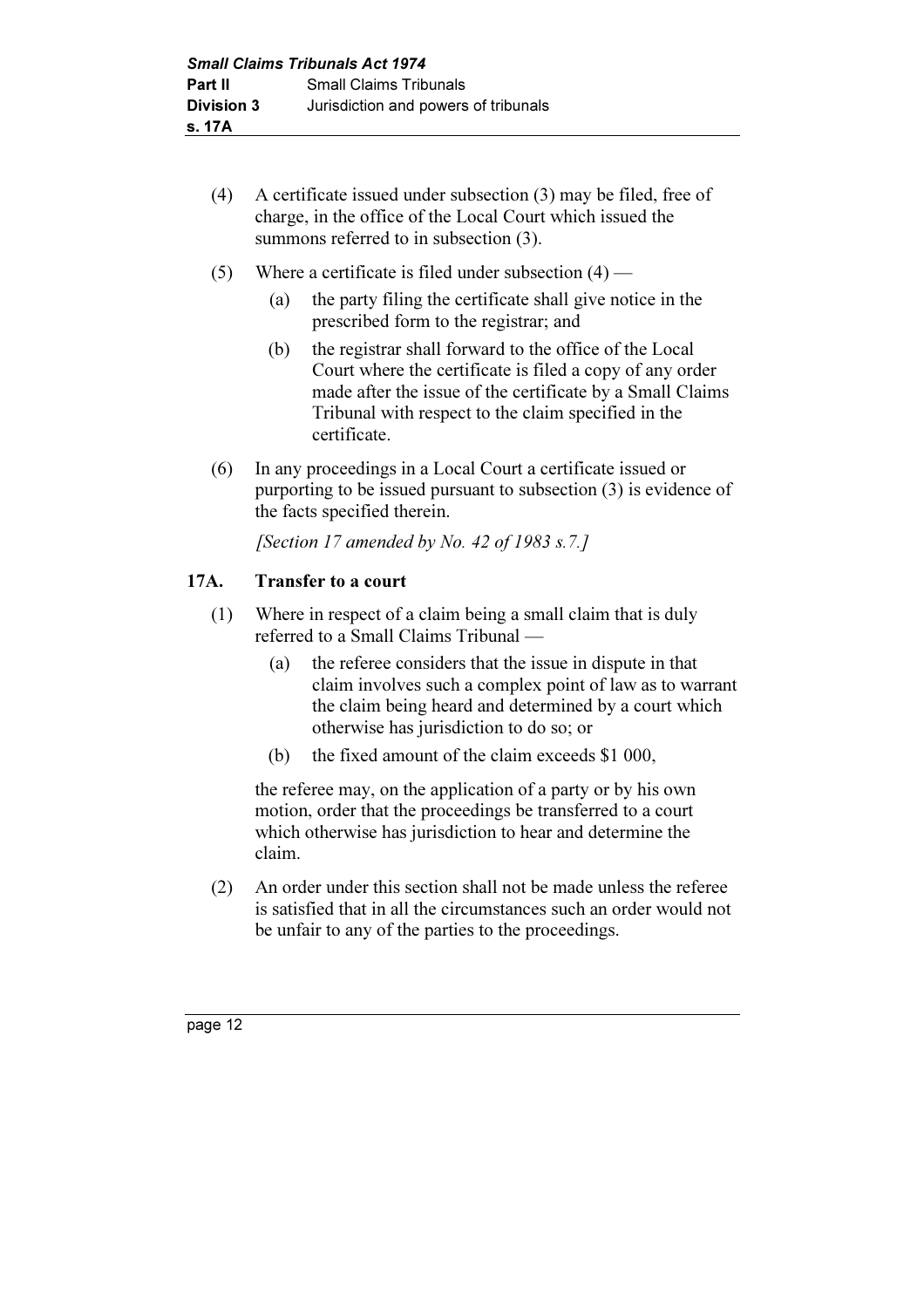- (3) Where a referee makes an order under subsection (1), that claim —
	- (a) ceases to be a small claim that is duly referred to a Small Claims Tribunal;
	- (b) may not again be referred to a Small Claims Tribunal; and
	- (c) is deemed never to have been referred to a Small Claims Tribunal.

[Section 17A inserted by No. 42 of 1983 s.8.]

# 18. Proceedings of tribunals final

 A settlement or an order made by a Small Claims Tribunal shall be final and binding on all parties to the proceeding in which the settlement or order is made and on all persons who under this Act could have become entitled to be joined as a party to the proceeding in which the settlement or order is made, and no appeal shall lie in respect thereof.

# 19. Immunity from judicial supervision

 No writ of certiorari, or prohibition, or other prerogative writ shall issue, and no declaratory judgment shall be given in respect of a proceeding taken or to be taken by or before a Small Claims Tribunal or in respect of any order made therein unless the court before which such writ or judgment is sought is satisfied that the tribunal had or has no jurisdiction conferred by this Act to take the proceeding or that there has occurred therein a denial of natural justice to any party to the proceeding.

# 20. Orders of tribunals

 (1) Where a settlement is made in respect of a claim referred to a Small Claims Tribunal, the tribunal shall, on the request of any party to the settlement, make an order that gives effect to the terms of the settlement.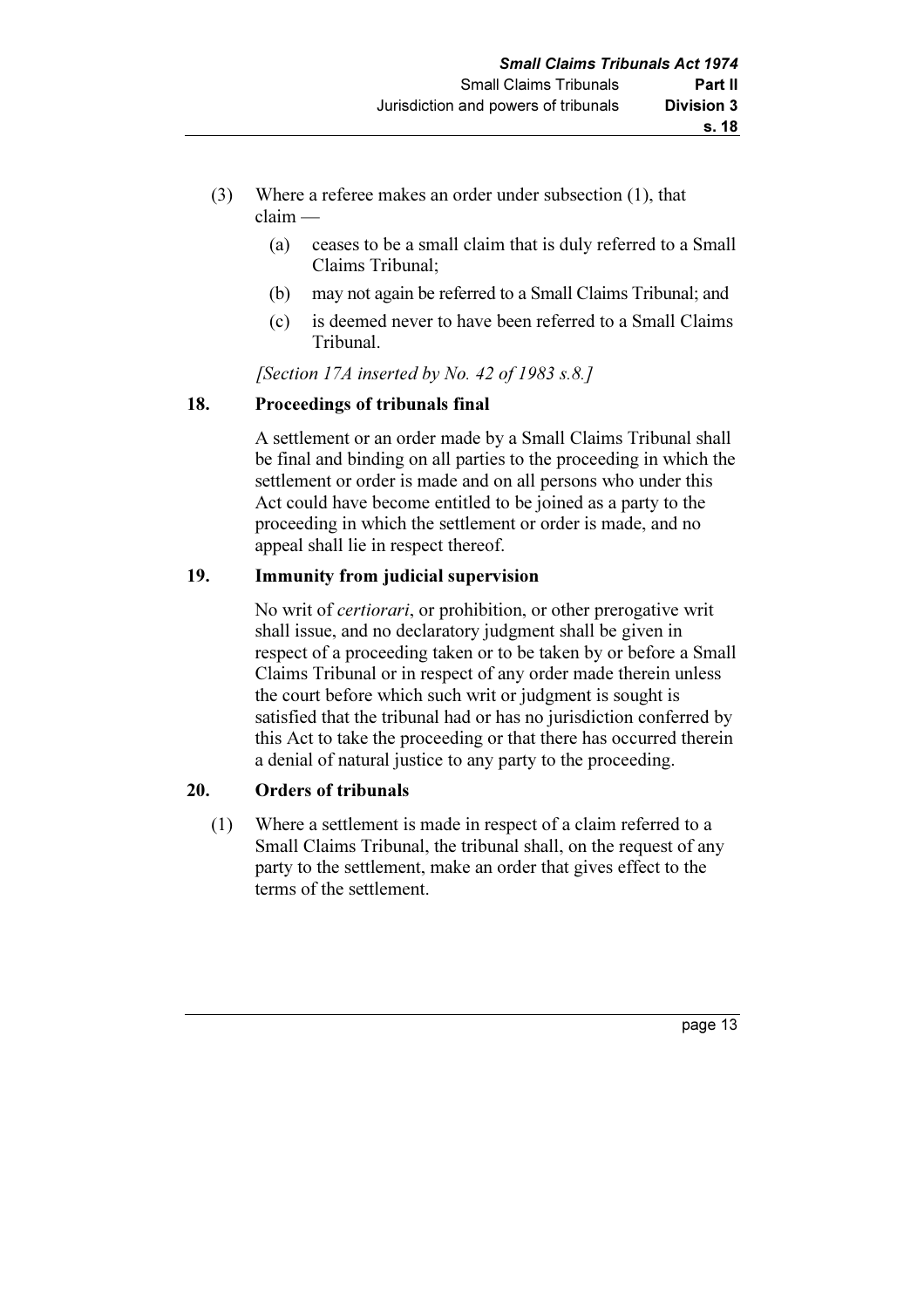- (2) Subject to sections 21 and 22, a Small Claims Tribunal is empowered to make any one or more of the following orders —
	- (a) an order that requires a party to the proceeding before it (other than the claimant) to pay money to a person specified in the order;
	- (b) an order that requires a party to be proceeding before it (other than the claimant) to perform work to rectify a defect in goods or services to which the claim in the proceeding relates;
	- (c) in the case of a claim for relief from payment of money —
		- (i) an order that money in an amount specified is not due or owing by the claimant to a person specified in the order;
		- (ii) an order that requires the claimant to pay money to a person specified in the order;
	- (d) an order that dismisses the claim to which the proceeding relates;
	- (e) an order that requires a party to the proceeding before it to return any goods to which the claim in the proceeding relates and which are in his possession or control, whether the property therein has passed or not, to a person specified in the order;
	- (f) an order that requires a party to the proceeding before it (other than the claimant) to replace any goods to which the claim in the proceeding relates.
- (3) An order made by a Small Claims Tribunal may direct that what is, by that order, required to be done shall be done within a time limited in the order.

[Section 20 amended by No. 19 of 1975 s.3; No. 44 of 1978 s.2; No. 75 of 1981 s.7.]

# 21. Restricted effect of tribunal's order

(1) An order made by a Small Claims Tribunal that —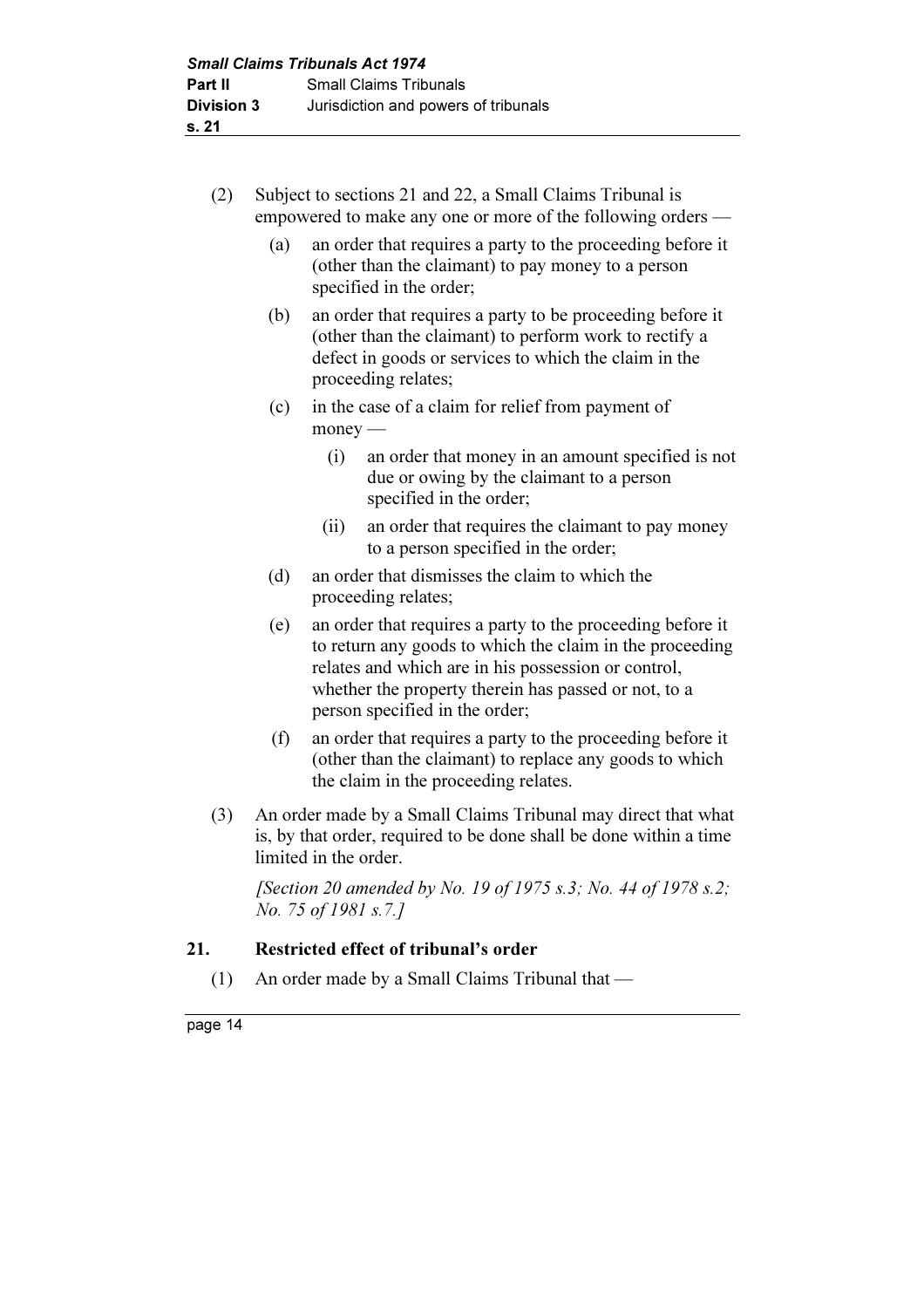- (a) requires the payment of money;
- (b) requires the performance of work; or
- (c) purports to grant relief from the payment of money,

 in an amount or to a value, as the case may be, exceeding the maximum amount, shall be of no effect to the extent that it exceeds the maximum amount, but shall be a valid and effective order in the amount of or to the value of or to the total of the amount and the value of the maximum amount.

 (2) In this section "maximum amount" means the maximum amount which is less than the fixed amount.

[Section 21 amended by No. 75 of 1981 s.8.]

#### 22. Provisions affecting the making and enforcement of orders to pay money

- (1) An order made by a Small Claims Tribunal that requires the payment of money may be made to take effect instanter or so as to take effect upon default made in complying with some other order made by the tribunal.
- (2) The registrar shall cause a copy of an order that requires the payment of money to be given to the person against whom the order is made as soon as is practicable after its making if that person is not present or represented at its making.
- (3) The person to whom payment is to be made under an order that requires the payment of money may enforce the order by his filing, free of charge, in the office of the Local Court nearest to the place where the person required by the order to make payment resides or has a place of business or nearest to the place where the person to whom payment is to be made resides —
	- (a) a copy of the order certified by the registrar to be a true copy; and
	- (b) his affidavit as to the amount not paid under the order and, where the order is to take effect upon any default, as to the making of that default,

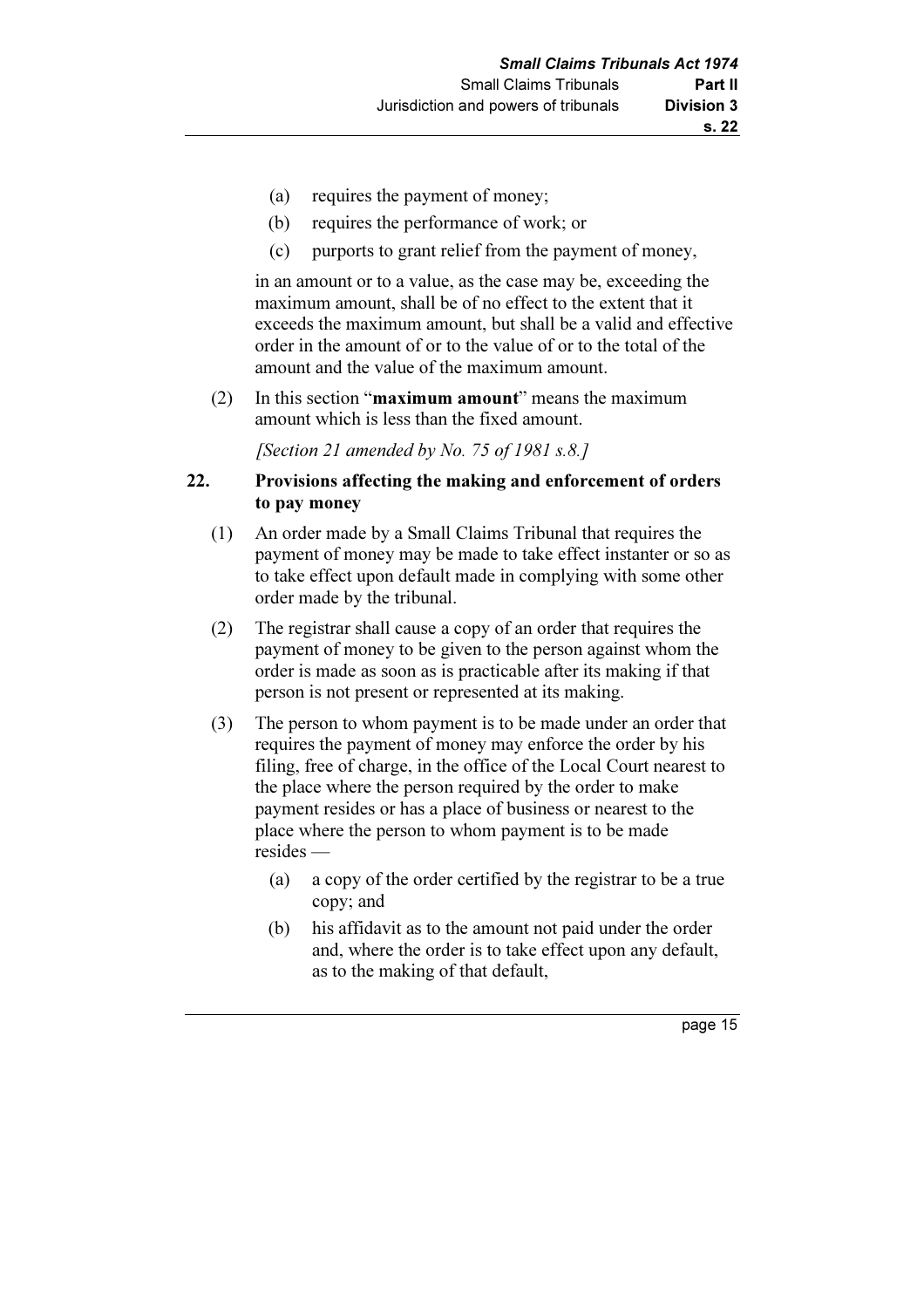whereupon the order shall be deemed to be a judgment that requires payment of money duly made by a Local Court pursuant to the Local Courts Act 1904 and may be enforced accordingly.

- (4) It shall be competent to a person to file a copy order pursuant to subsection (3) once only, and a second or subsequent filing purportedly pursuant to that subsection shall be ineffectual.
- (5) If objection is taken that the office of the Local Court wherein the copy order and the affidavit are filed is not the appropriate one in terms of subsection (3), a referee shall determine the question having regard to the relevant principles provided in section 154 of the *Local Courts Act 1904*, and his determination shall be final and conclusive.
- (6) The Limitation Act 1935 applies in respect of a decision of a Small Claims Tribunal and in respect of the enforcement of any order made by the tribunal as it applies in respect of any judgment.

[Section 22 amended by No. 75 of 1981 s.9.]

#### 23. Renewal of proceeding when order not complied with

- (1) Upon making any order a Small Claims Tribunal may adjourn the proceeding to a fixed date or without fixing a date and in either case may give leave to the person in whose favour the order operates to renew the reference of the claim in the proceeding if the order is not complied with.
- (1a) Notwithstanding subsection (1), a Small Claims Tribunal may at any time after making an order give leave to the person in whose favour the order operates to renew the reference of the claim in the proceeding if the order is not complied with.
- (2) A reference shall be renewed by the person who seeks it notifying the registrar in the prescribed form that the order in question has not been complied with whereupon the registrar shall take such steps in respect thereof as he is required by this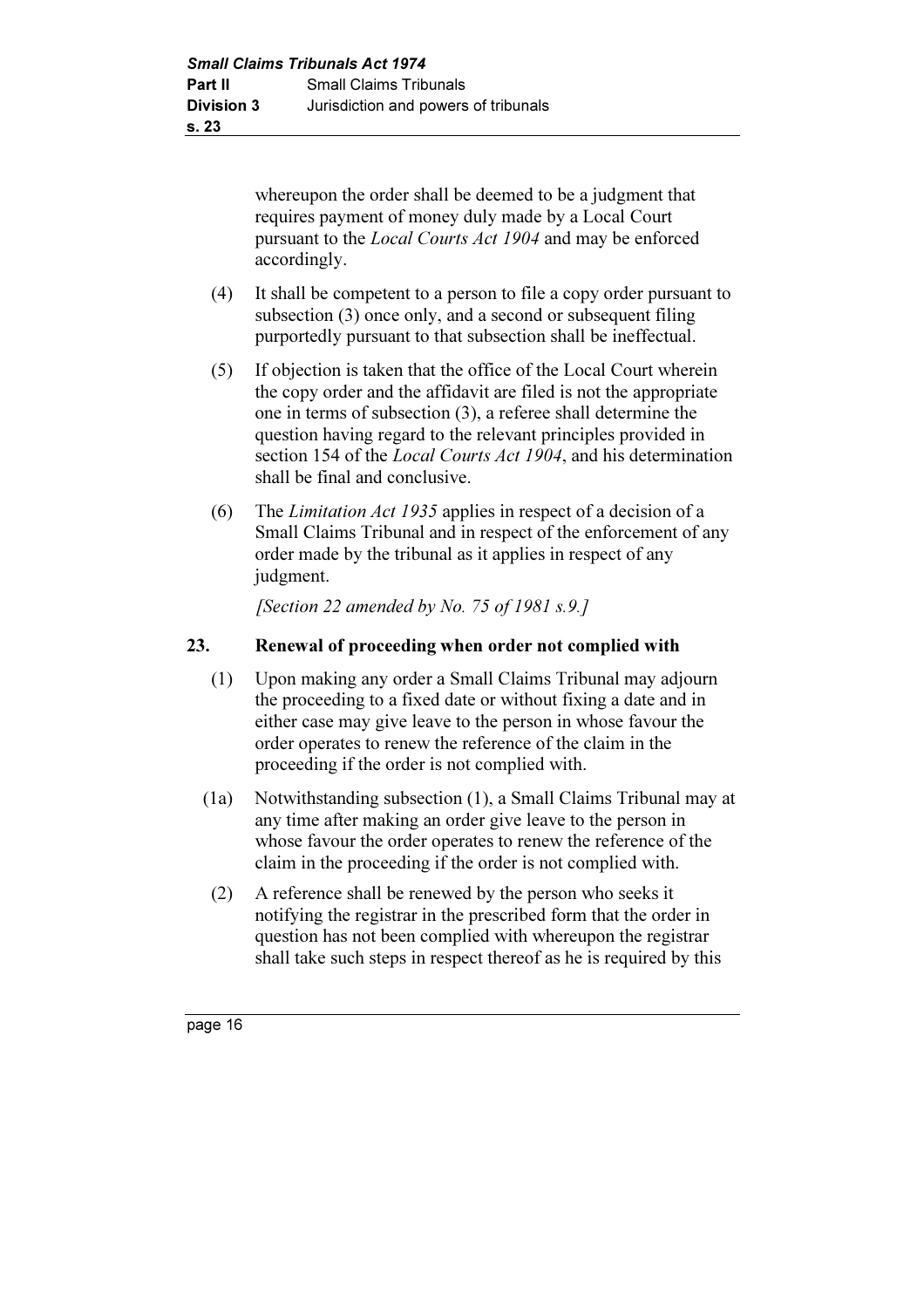Act to take in respect of a claim referred to a Small Claims Tribunal.

 (3) Upon renewal of a reference the tribunal may make any other order it is empowered by this Act to make.

[Section 23 amended by No. 75 of 1981 s.10.]

# Division 4 — Practice on claims

#### 24. Reference of claims to tribunal

- (1) A consumer who wishes to refer his claim, being a small claim, to a Small Claims Tribunal shall complete the prescribed form and file the same —
	- (a) within the metropolitan region, in the registry; or
	- (b) outside the metropolitan region, in the office of any Local Court,

 and shall pay the prescribed fee to the registrar or to the clerk of the court at the time of filing.

- (2) It is the duty of the registrar and of every clerk of the court to give his assistance to a claimant who seeks it in completing the prescribed claim form.
- (3) The clerk of the court in the office of which a completed claim form is filed and who has been paid the prescribed fee shall, as soon as is practicable, send the form or, if so permitted by the regulations, a copy thereof to the registrar by prepaid certified mail.

# 25. Notice of claim and proceeding

- (1) The registrar
	- (a) shall cause notice of the claim and its particulars to be given, as soon as is practicable, to the respondent and to every person who appears from the claim or in the course of the proceedings to have a sufficient interest in a resolution of the dispute to which the claim relates;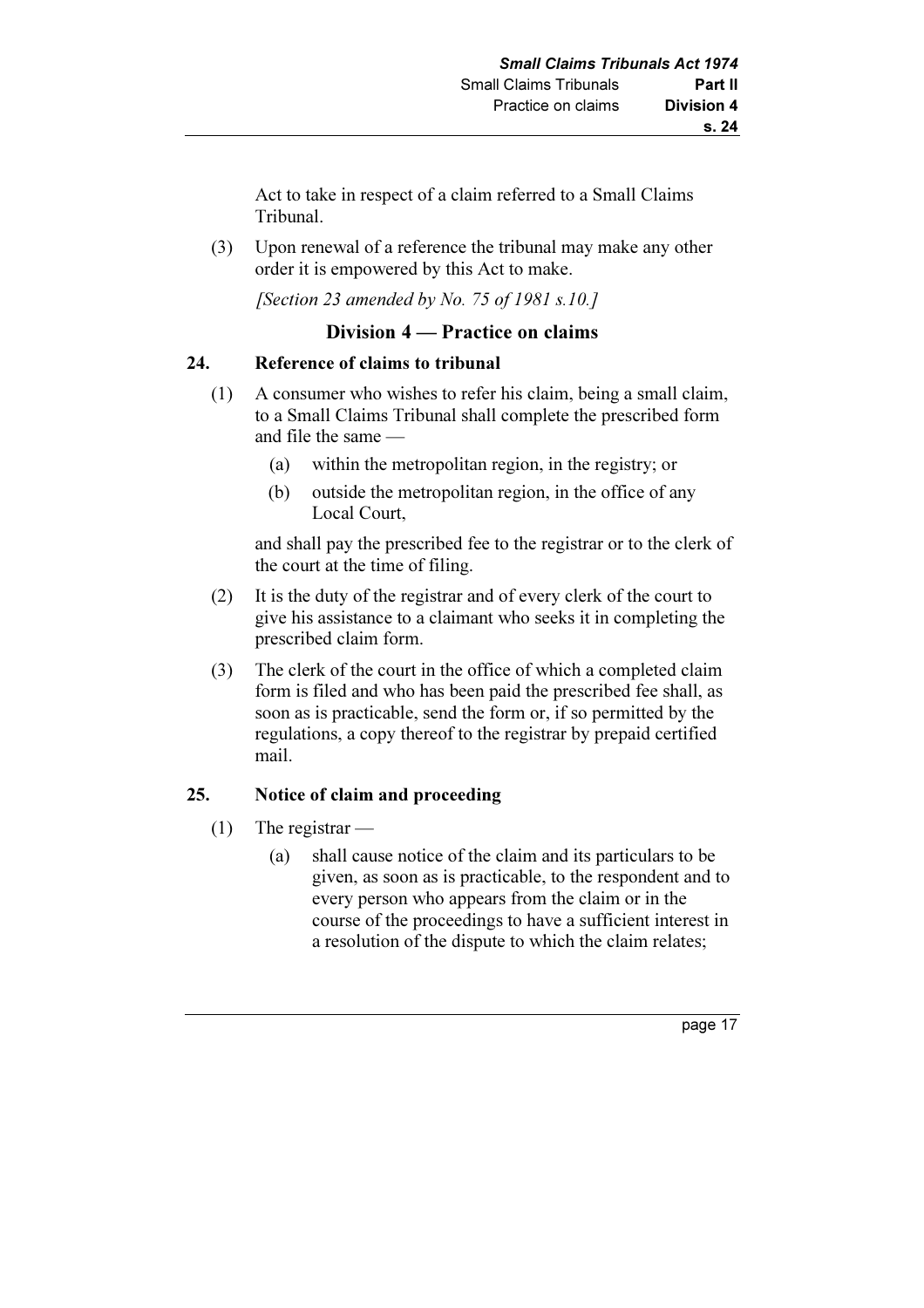- (b) shall arrange a time and place for the initial proceeding of a Small Claims Tribunal in relation to the claim, having regard to the convenience of the claimant and the nature of the claim and the circumstances giving rise to it, and shall cause notice of that time and place to be given to the claimant and the respondent and to every other person to whom notice of the claim has been given; and
- (c) shall cause notice of the time and place of the next hearing of the claim to be given to any person to whom notice of the claim is given after the start of the initial proceedings.
- (2) At any time when the case requires it, whether before or after a time arranged by him pursuant to subsection (1)(b), the registrar may arrange another time, at the same place or at another place, for the initial proceeding in relation to a claim and, if he does so, shall cause notice to be given as prescribed by that paragraph.

[Section 25 amended by No. 44 of 1978 s.3.]

# 26. Parties to proceeding

 Every person to whom notice is given under section 25 shall be taken to be a party to the proceeding that relates to the claim of which notice is so given, and every person who satisfies a Small Claims Tribunal that he has a sufficient interest in a resolution of the dispute to which the claim in question relates shall be entitled to be joined as a party to the proceeding and shall be joined as a party thereto.

# 27. Withdrawal of claim

 A claimant may withdraw at any time a claim referred by him to a Small Claims Tribunal, whether before or after the tribunal has entered upon a hearing of the claim.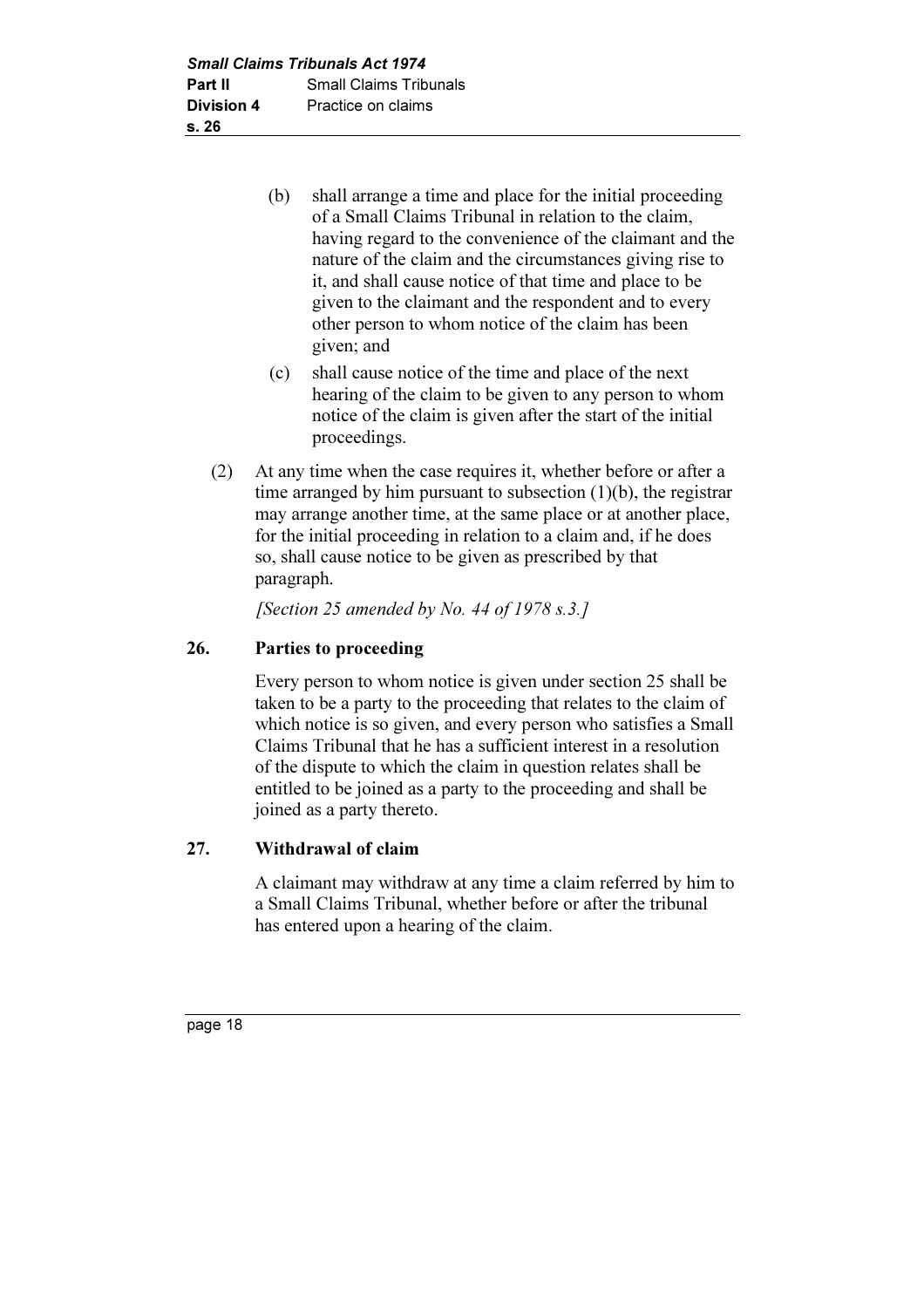# Division 5 — Practice on hearings

#### 28. Definition

In this division the term "*tribunal*" means a Small Claims Tribunal duly constituted to take a proceeding in relation to a small claim.

#### 29. Continuity of tribunal

- (1) A tribunal shall, at all times throughout the taking of a proceeding, be constituted by the same referee.
- (2) If in any case the taking of a proceeding is interrupted before a settlement or order is made therein by the death, incapacity, or removal of the referee who constitutes the tribunal and the claimant desires to proceed with his claim the proceeding in relation to the claim shall be recommenced before a tribunal constituted by another referee.

#### 30. Amendment of claim

 A tribunal may, at any stage of a proceeding, make such amendment to the claim to which the proceeding relates as it thinks fit, either at the request of the claimant or of its own motion with the approval of the claimant.

#### 31. Adjournment of proceeding

- (1) A tribunal may from time to time adjourn a proceeding to such times and places and for such purposes as it considers necessary.
- (2) The registrar shall cause to be given to any party to a proceeding that is adjourned who is not present or represented at the time when the proceeding is adjourned a notice of the time and place to which the proceeding is adjourned.
- (3) Where at a time and place to which a proceeding is adjourned a referee is or was not present or where it appears that a referee will not be present at a time and place to which a proceeding is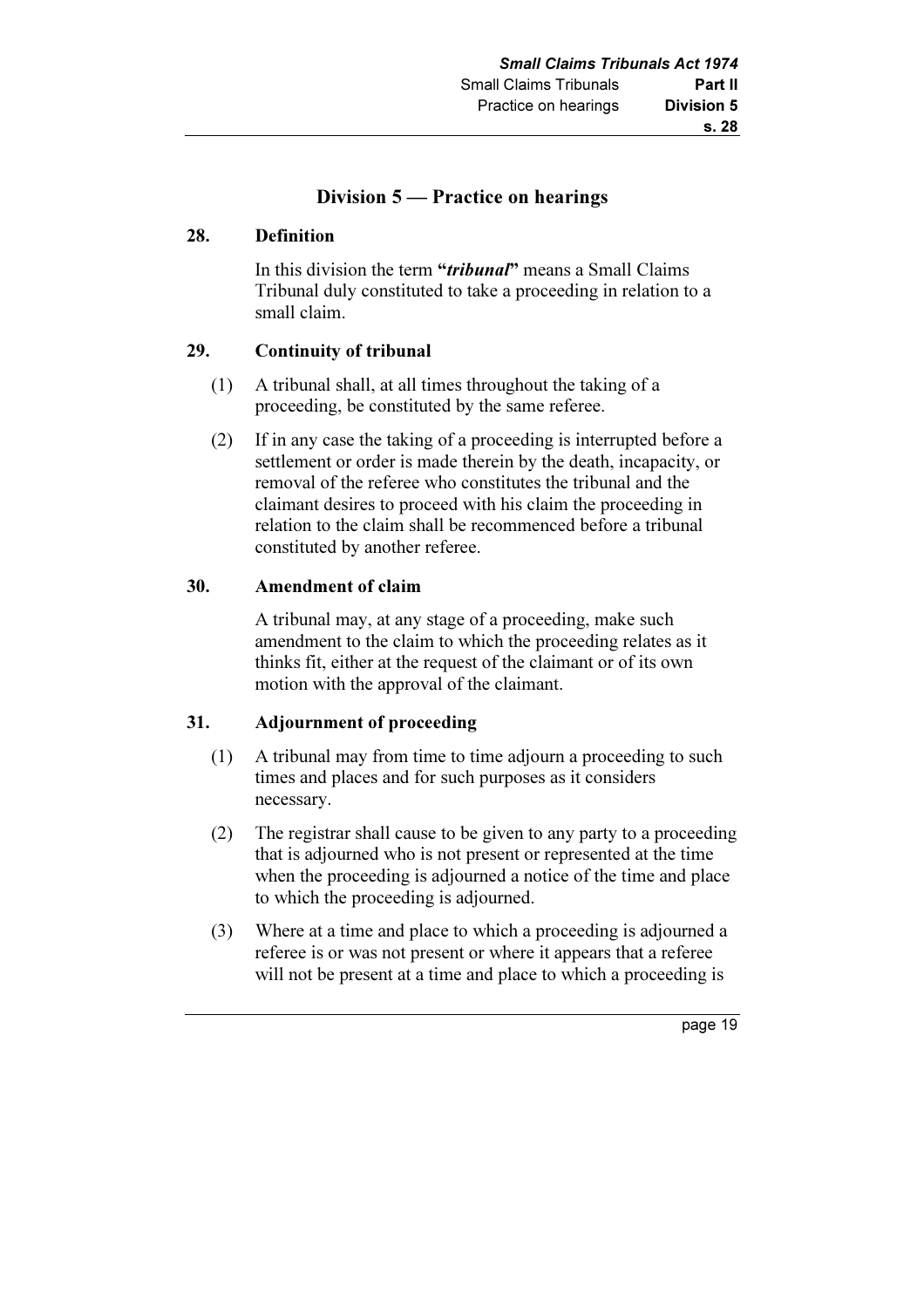adjourned the registrar may, by notice given to every party to the proceeding, adjourn the proceeding to another time, at the same place or at another place, whereupon the proceeding shall be taken to be duly adjourned accordingly.

# 32. Presentation of cases

- (1) Each party to a proceeding before a tribunal shall have the carriage of his own case.
- (2) a party to a proceeding before a tribunal shall not be entitled to be represented by an agent unless it appears to the tribunal that an agent should be permitted to that party as a matter of necessity and approves accordingly.
- (3) In no case shall a tribunal approve of the appearance in a proceeding of an agent who has a legal qualification under the laws of this State or of any other place, or who is of the nature of a professional advocate, unless —
	- (a) all parties to the proceeding agree; and
	- (b) the tribunal is satisfied that the parties, other than the party who applies for approval of an agent, or any of them shall not be thereby unfairly disadvantaged.
- (4) Where it appears to a tribunal that it should approve that an agent may present to it the case of any party to a proceeding —
	- (a) it shall, where a particular agent is proposed for its approval, satisfy itself that the proposed agent has sufficient knowledge of the issue in dispute and is vested with sufficient authority to bind the party; and
	- (b) it may subject its approval to such conditions as it considers reasonable to ensure that any other party to the proceeding is not thereby unfairly disadvantaged and, in such case, the entitlement of an agent to present that case shall be subject to compliance with those conditions.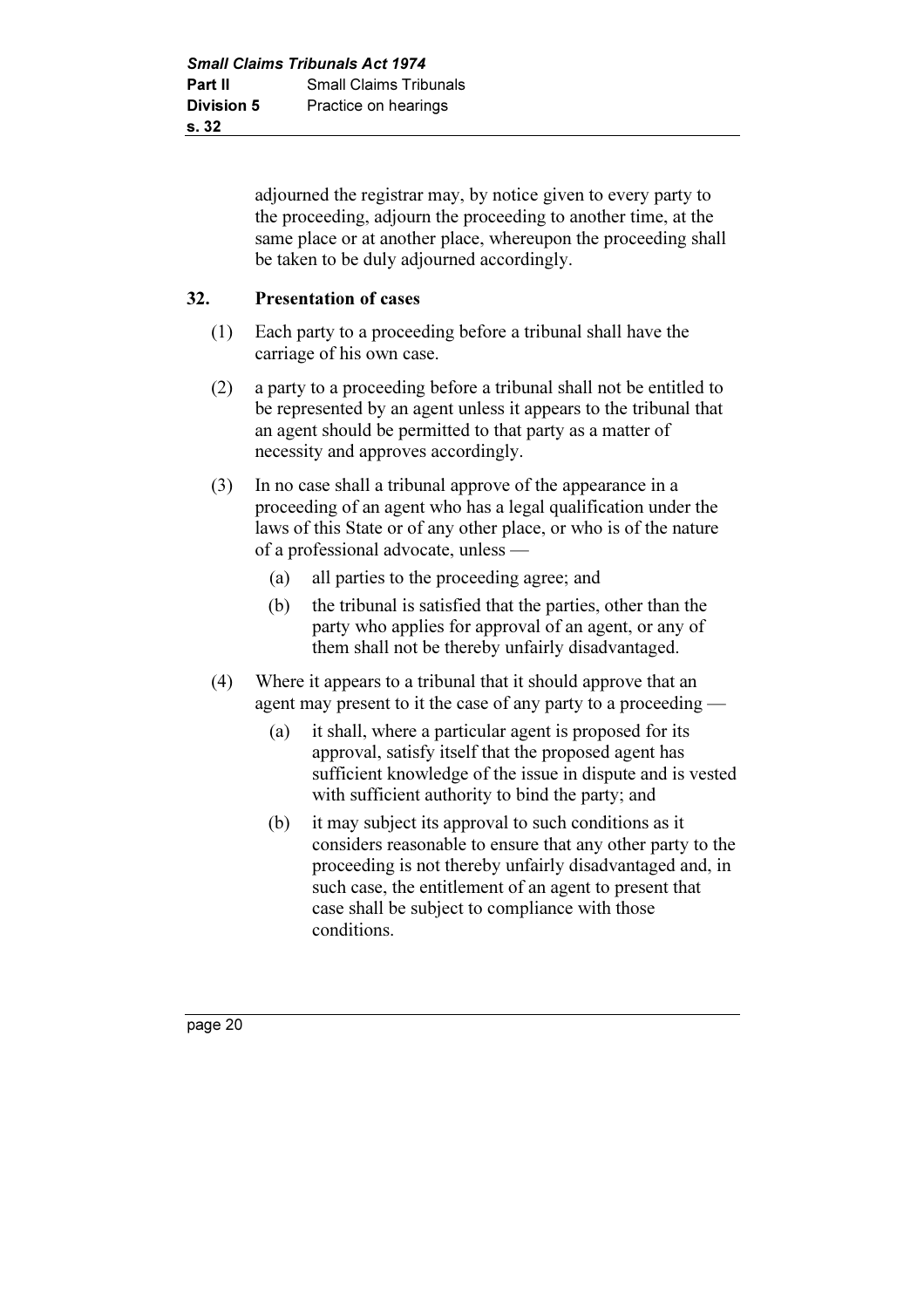(5) Contravention of any provision of this section shall not invalidate the taking of the proceeding in which the contravention occurs or of any order made therein.

# 33. Taking of evidence before tribunal

- (1) Subject to subsection (1a), every proceeding before a tribunal shall be taken in private.
- (1a) Relatives and friends of any party to a proceeding and officers of the Department of Consumer Affairs may be present at the proceeding unless the tribunal otherwise orders.
- (2) Evidence material to a proceeding before a tribunal
	- (a) may be given orally or in writing; and
	- (b) shall be given upon oath, or upon affirmation or declaration instead of an oath where the same is permitted by law, the referee who constitutes the tribunal being hereby empowered to administer an oath or, as the case may be, to take and receive an affirmation or declaration for the purpose.
- (3) A tribunal shall not be bound by rules or practice as to evidence but may inform itself on any matter in such manner as it thinks fit.

[Section 33 amended by No. 42 of 1983 s.9.]

# 34. Tribunal to act on evidence available

- (1) Subject to the provisions of this section, where the case of any party to a proceeding before a tribunal is not presented to the tribunal the issue is dispute in the proceeding shall be resolved by the tribunal on such evidence as has otherwise been adduced before it and an order made by the tribunal therein shall be lawful and as effectual as if the party whose case was not presented has been fully heard.
- (2) Where an issue is dispute has been resolved in the absence of any party to the proceeding a referee, on application made to the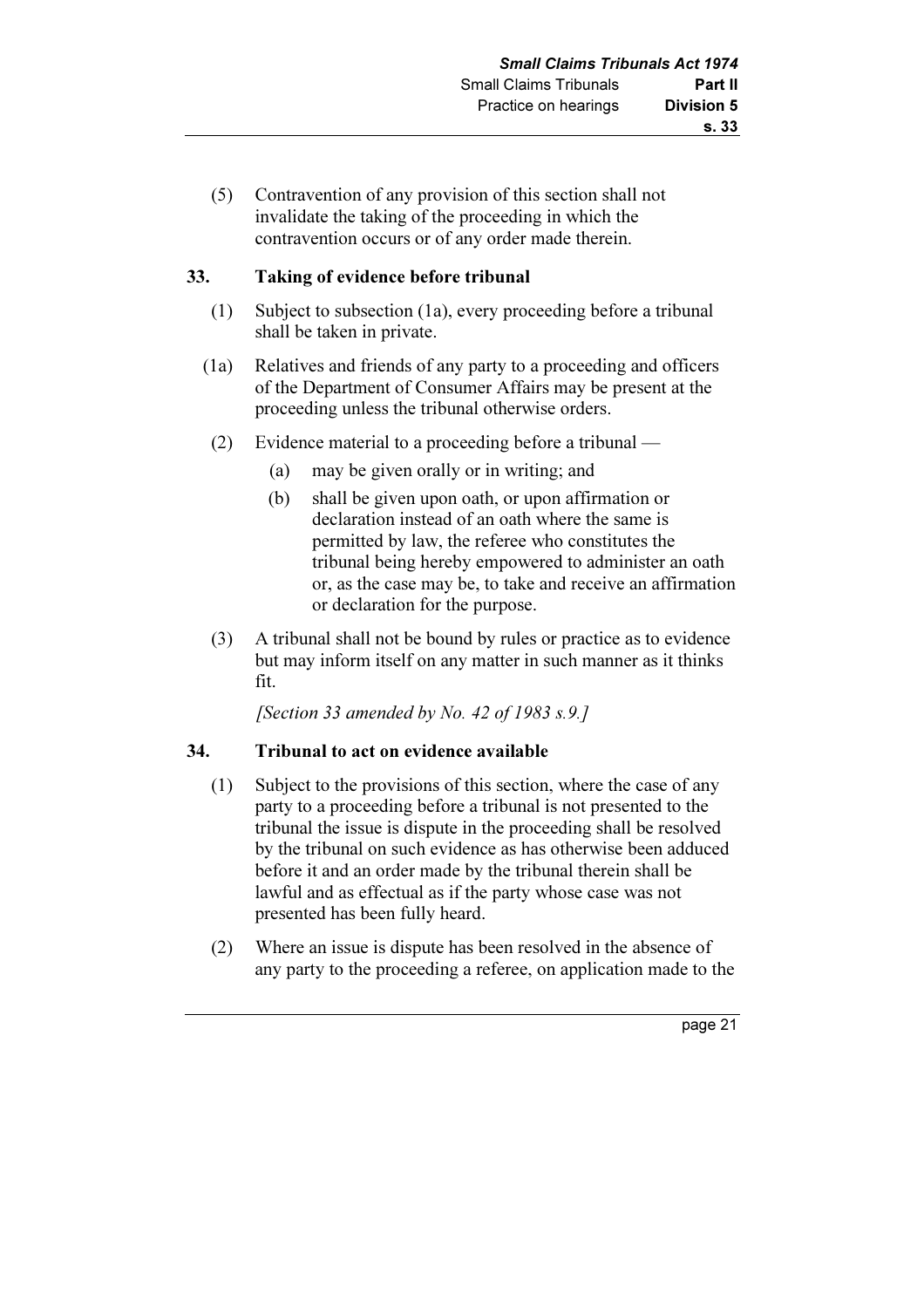registrar within 7 days after the resolution, may, if it appears to him that there was sufficient reason for the party's absence. order that the claim be reheard.

- (3) When it is ordered that a claim be reheard
	- (a) the registrar shall notify all parties to the proceeding that related to the claim of the order and, where practicable, of the time and place appointed for the rehearing; and
	- (b) the order of the tribunal made upon the first hearing shall thereupon cease to have effect unless it is restored pursuant to subsection (4).
- (4) If the party on whose application a rehearing is ordered does not appear at the time and place appointed for the rehearing or upon any adjournment of the proceeding therein the tribunal, if it thinks fit and without rehearing or further rehearing the claim, may direct that the order made upon the first hearing of the claim be restored, and that order shall be thereby restored to full force and effect and shall be deemed to have been of effect at all times since the time of its making.

# 34A. Written reasons for orders

 A tribunal may give reasons in writing for the order made by the tribunal resolving the issue in dispute in a proceeding before the tribunal and, if so requested by a party to the proceeding not later than 30 days after the order is made, the tribunal shall do so.

[Section 34A inserted by No. 42 of 1983 s.10.]

#### 35. Costs

- (1) Subject to subsection (2), costs shall not be allowed to or against any party to a proceeding before a tribunal.
- (2) Where a tribunal is of the opinion that because of exceptional circumstances an injustice would be done to a party to a proceeding if costs of the proceeding were not allowed to that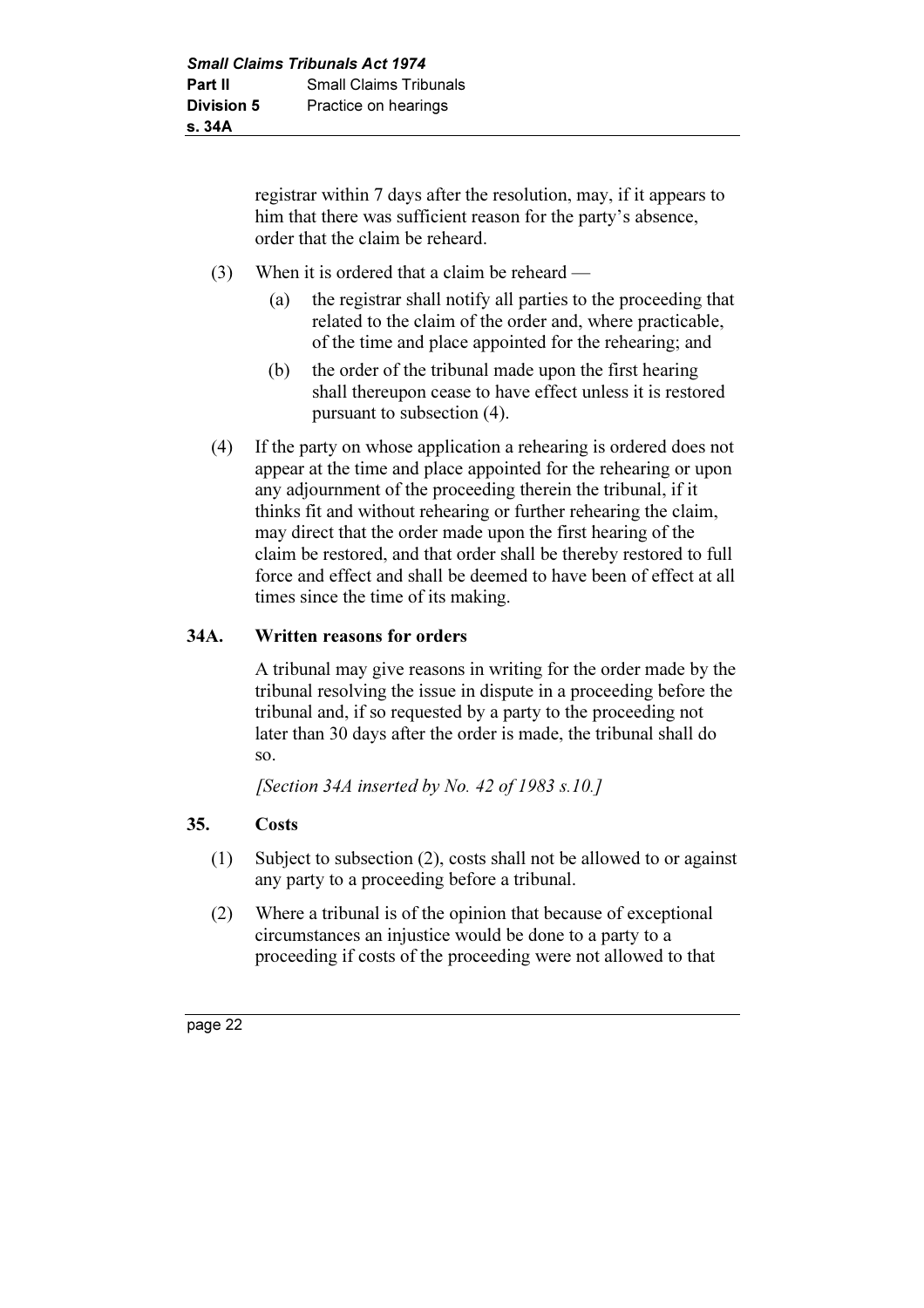party, the tribunal may make an order for costs not exceeding the prescribed amount against a party to the proceeding.

[Section 35 inserted by No. 42 of 1983 s.11.]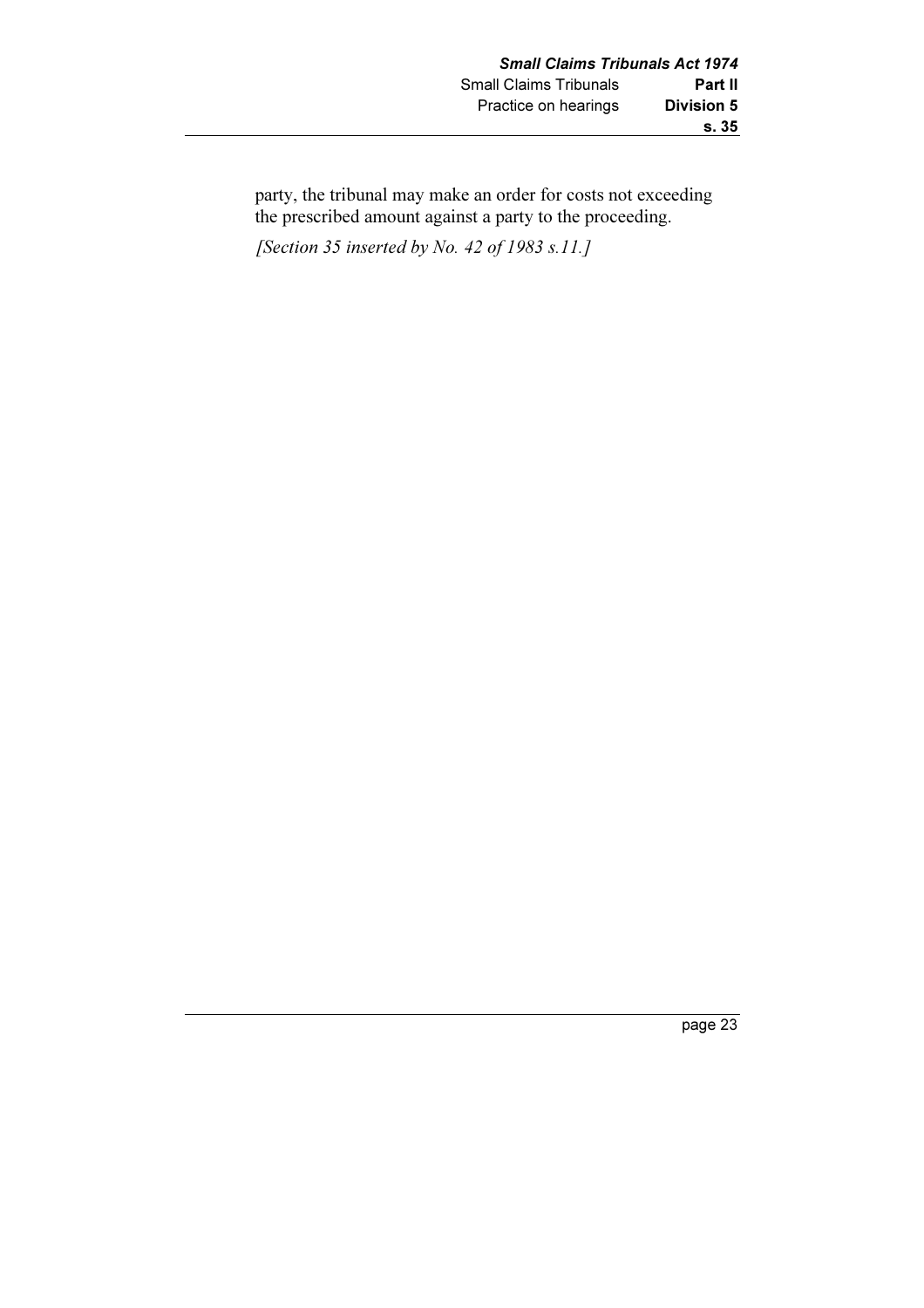s. 36

# Part III — Miscellaneous provisions

#### 36. Control of tribunal's procedures

 Except to the extent that the procedure of Small Claims Tribunals is prescribed, every tribunal shall have control of its own procedures and in the exercise thereof shall have regard to natural justice.

#### 37. Contempt in face of tribunal

- $(1)$  A person who
	- (a) wilfully insults a referee, during his sitting as a Small Claims Tribunal or while he is on his way to or from such a sitting, or any person, during his attendance at a Small Claims Tribunal or while he is on his way to or from such attendance;
	- (b) wilfully misbehaves in a Small Claims Tribunal;
	- (c) wilfully, and without lawful excuse interrupts the proceedings of a Small Claims Tribunal;
	- (d) unlawfully assaults or wilfully obstructs a person in attendance at a Small Claims Tribunal; or
	- (e) without lawful excuse, disobeys a lawful direction of a Small Claims Tribunal given to him during the sitting of the tribunal,

 may, by oral order of the tribunal, be excluded from the tribunal and whether he is so excluded or not, may be summarily convicted by the tribunal of contempt.

- (2) A person convicted of contempt under subsection (1) is liable to a fine not exceeding \$100.
- (3) A person who does or omits to do any act referred to in subsection  $(1)$  —
	- (a) may be dealt with under that subsection without complaint being made or summons issued in respect of him;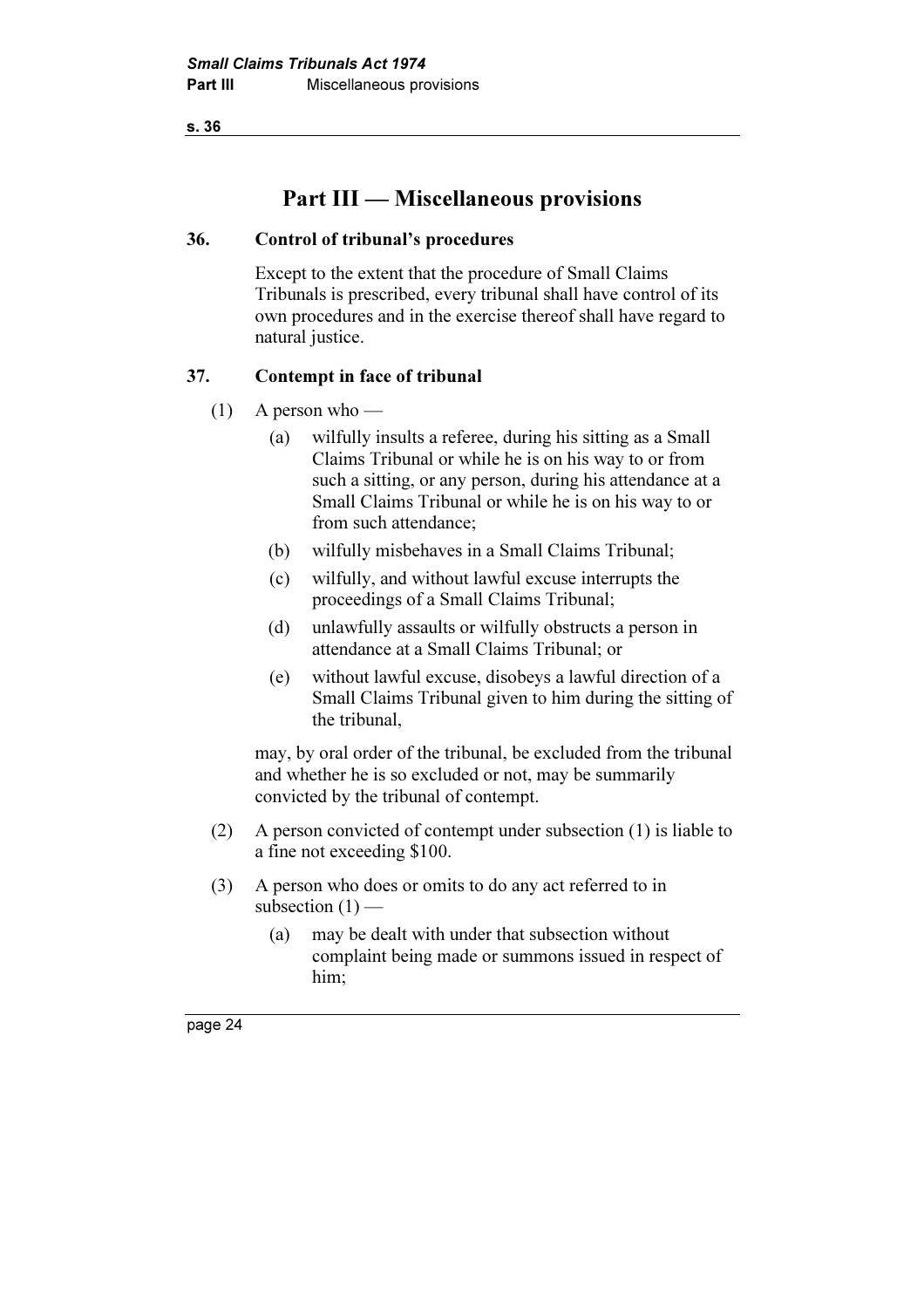- (b) may be called on by the Small Claims Tribunal concerned to show cause why he should not be convicted of contempt under subsection (1);
- (c) may be dealt with by the Small Claims Tribunal concerned on the tribunal's own view or on the evidence of a credible witness.
- (4) A fine imposed under subsection (2) shall be payable instanter or within such other time as the referee shall allow.
- (5) The registrar may enforce payment of the fine imposed under subsection (2) by filing free of charge in the office of a Local Court a certificate of the registrar as to the amount of the unpaid fine, whereupon the fine shall be deemed to be a judgment that requires payment of money duly made by a Local Court pursuant to the Local Courts Act 1904 and may be enforced accordingly.

[Section 37 amended by No. 75 of 1981 s.11.]

#### 38. Law of perjury to apply

 It is declared that the law with respect to perjury or fabrication of evidence applies to a proceeding before a Small Claims Tribunal and that a proceeding before a Small Claims Tribunal is a judicial proceeding.

#### 39. Contracting out prohibited

 It is not competent to a consumer to contract out of the right conferred on him by this Act to refer a small claim to a Small Claims Tribunal.

#### 40. Mode of giving notices, etc.

Without limiting the application of the *Interpretation Act 1918*<sup>5</sup> to this Act, in any way, it is hereby expressly declared that the provisions of section 31 of that Act apply to an in relation to any notice or copy order required to be given under this Act by the registrar to any person.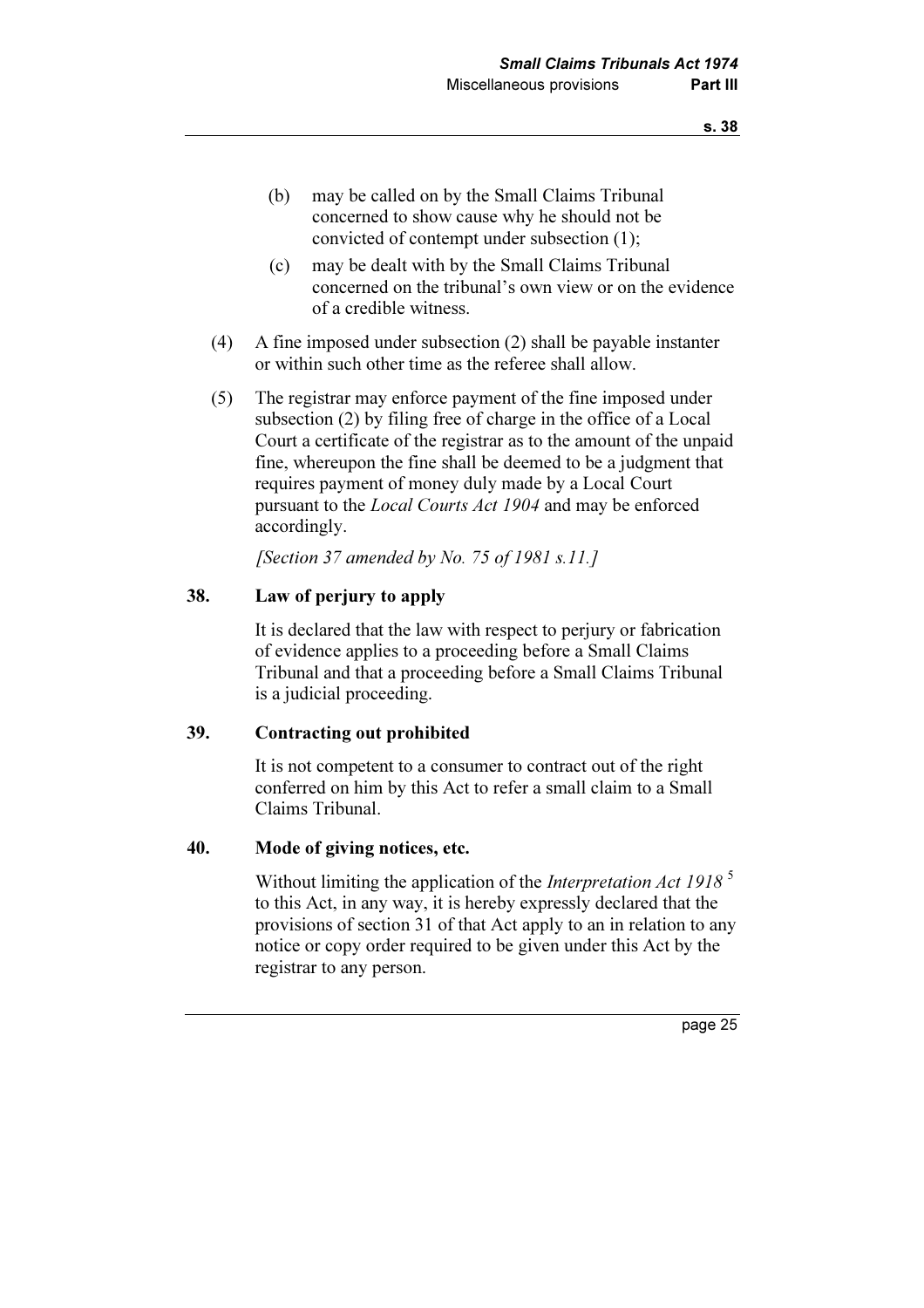#### s. 41

[Section 40 inserted by No. 44 of 1978 s.4.]

#### 41. Publication of particulars of reference

 The registrar shall cause to be published, in such manner as the Minister from time to time directs, such particulars in relation to references to Small Claims Tribunals as the Minister specifies in the direction.

#### 42. Protection for things done under Act

 No action shall lie against the registrar, any referee, any claimant or any other person on account of any proceeding taken, any publication made, or anything done under the authority of this Act or taken, made or done bona fide purportedly under the authority of this Act, or on account of any omission made bona fide in the administration of this Act.

#### 43. Regulations

 The Governor may make regulations not inconsistent with this Act with respect to —

- (a) the fixed amount;
- (b) forms to be used for the purposes of this Act and the purposes for which they shall be used;
- (c) fees to be paid under this Act;
- (d) the practice and procedure of Small Claims Tribunals; the enforcement of orders thereof;
- (e) the practice and procedure of the registry; the powers, functions and duties of the registrar and other persons employed therein;
- (ea) the transfer of proceedings from a Small Claims Tribunal to a court;
	- (f) all matters required or permitted by this Act to be prescribed; and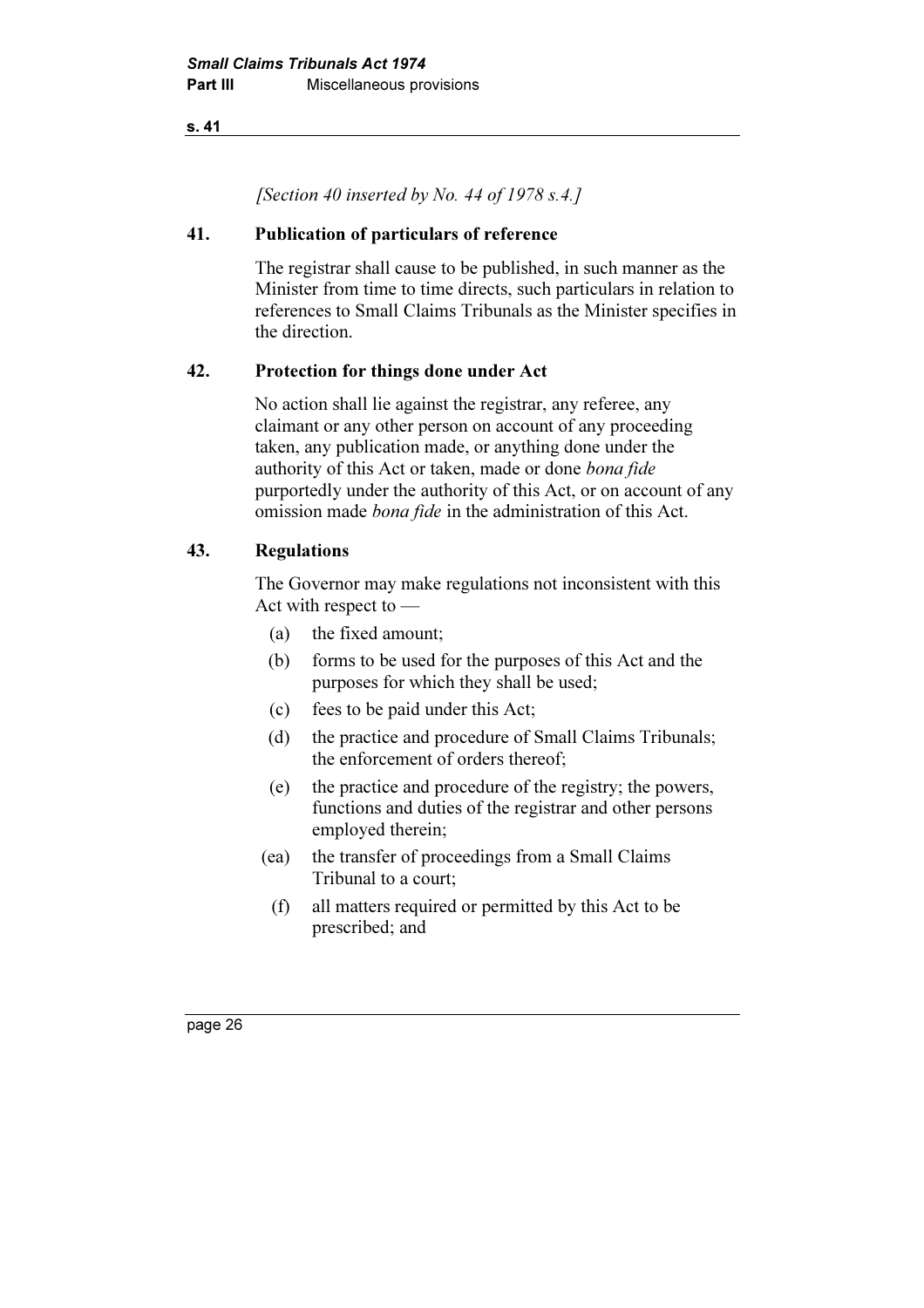(g) all matters that in his opinion are necessary or desirable for the proper administration of this Act or to achieve the objects and purposes of this Act.

 [Section 43 amended by No. 75 of 1981 s.12; No. 42 of 1983 s.12.]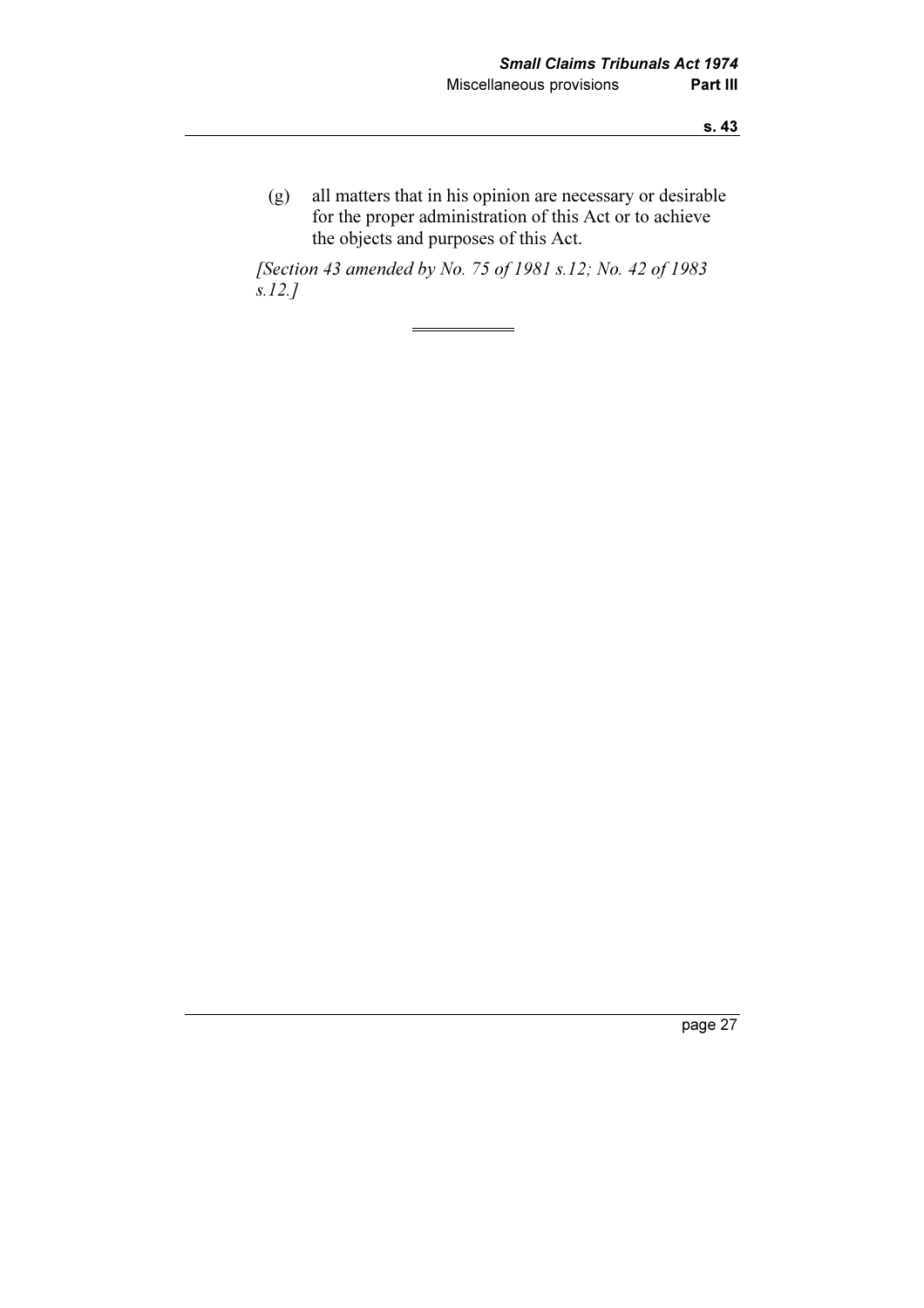1

#### **Notes**

This reprint is a compilation as at 2 July 1999 of the Small Claims Tribunals Act 1974 and includes all amendments effected by the other Acts referred to in the following Table.

Table of Acts

| <b>Short Title</b>                                                    | <b>Number</b><br>and Year | Assent               | Commencement                                                                                                                                                                       | <b>Miscellaneous</b> |
|-----------------------------------------------------------------------|---------------------------|----------------------|------------------------------------------------------------------------------------------------------------------------------------------------------------------------------------|----------------------|
| Small Claims<br>Tribunals Act 1974                                    | 69 of 1974                | 9 December<br>1974   | 24 January 1975<br>(see section 2 and<br>Gazette 24 January<br>1975 p.173)                                                                                                         |                      |
| <b>Small Claims</b><br>Tribunals<br>Act Amendment<br>Act 1975         | 19 of 1975                | 13 May 1975          | 13 May 1975                                                                                                                                                                        |                      |
| <b>Small Claims</b><br><b>Tribunals</b><br>Act Amendment<br>Act 1976  | 99 of 1976                | 12 November<br>1976  | 12 November 1976                                                                                                                                                                   |                      |
| <b>Small Claims</b><br>Tribunals<br>Act Amendment<br>Act 1978         | 44 of 1978                | 29 August<br>1978    | 29 August 1978                                                                                                                                                                     |                      |
| <b>Small Claims</b><br>Tribunals<br>Act Amendment<br>(No. 2) Act 1978 | 71 of 1978                | 26 September<br>1978 | Deemed operative<br>24 January 1975<br>(see section 2)                                                                                                                             |                      |
| <b>Small Claims</b><br>Tribunals<br>Amendment<br>Act 1981             | 75 of 1981                | 9 November<br>1981   | 1 January 1982<br>(see section 2 and<br>Gazette 18 December<br>1981 p.5166)                                                                                                        |                      |
| <b>Small Claims</b><br>Tribunals<br>Amendment<br>Act 1983             | 42 of 1983                | 5 December<br>1983   | Sections 7, 8, 11<br>and $12$ :<br>28 September 1984<br>(see section $2(2)$ )<br>and Gazette<br>28 September 1984<br>p.3154); balance:<br>5 December 1983<br>(see section $2(1)$ ) |                      |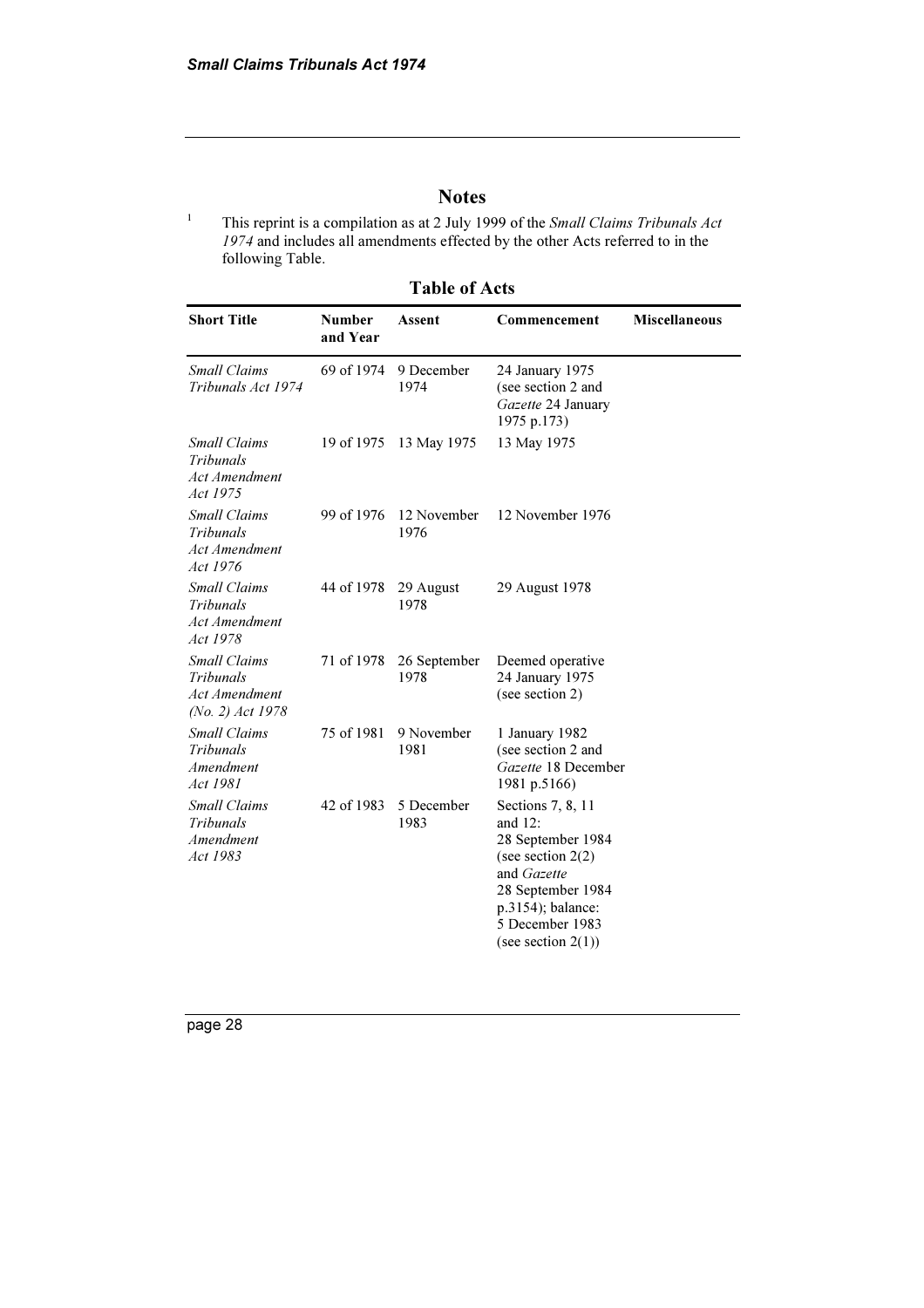| <b>Short Title</b>                                                                                        | <b>Number</b><br>and Year | Assent                  | Commencement                                                                            | <b>Miscellaneous</b> |
|-----------------------------------------------------------------------------------------------------------|---------------------------|-------------------------|-----------------------------------------------------------------------------------------|----------------------|
| Residential<br><b>Tenancies</b><br>Act 1987.<br>section 89                                                | 128 of 1987 21 January    | 1988                    | 1 October 1989<br>(see section 2 and<br>Gazette 18 August<br>1989 p.2748)               |                      |
| Home Building<br>Contracts Act 1991,<br>section 35                                                        | 61 of 1991                | 30 December<br>1991     | 4 April 1992<br>(see section 2<br>and Gazette<br>3 April 1992 p.1461)                   |                      |
| Financial<br>Administration<br>Legislation<br>Amendment<br>Act 1993,<br>Part 4                            | 6 of 1993                 | 27 August<br>1993       | Deemed operative<br>1 July 1993<br>(see section $2(1)$ )                                |                      |
| Acts Amendment<br>(Public Sector<br>Management)<br>Act 1994,<br>section 19                                |                           | 32 of 1994 29 June 1994 | 1 October 1994<br>(see section 2)<br>and <i>Gazette</i><br>30 September 1994<br>p.4948) |                      |
| Pawnbrokers and<br>Second-hand<br>Dealers Act 1994,<br>section 100                                        | 88 of 1994                | 5 January<br>1995       | 1 April 1996<br>(see section 2)<br>and Gazette<br>29 March 1996<br>p.1495)              |                      |
| <b>Equal Opportunity</b><br>Amendment Act<br>$(No. 3)$ 1997,<br>section 8                                 | 42 of 1997                | 9 December<br>1997      | 6 January 1998<br>(see section $2(1)$ )                                                 |                      |
| <b>Statutes</b> (Repeals<br>and Minor<br>Amendments)<br>Act 1997,<br>section $39(10)$                     | 57 of 1997                | 15 December<br>1997     | 15 December 1997<br>(see section $2(1)$ )                                               |                      |
| <b>Statutes</b> (Repeals<br>and Minor<br>Amendments)<br>Act (No. 2) 1998,<br>section 76<br>$\overline{c}$ | 10 of 1998                | 30 April 1998           | 30 April 1998<br>(see section $2(1)$ )                                                  |                      |

 Now see the Workers' Compensation and Rehabilitation Act 1981 (No. 86 of 1981).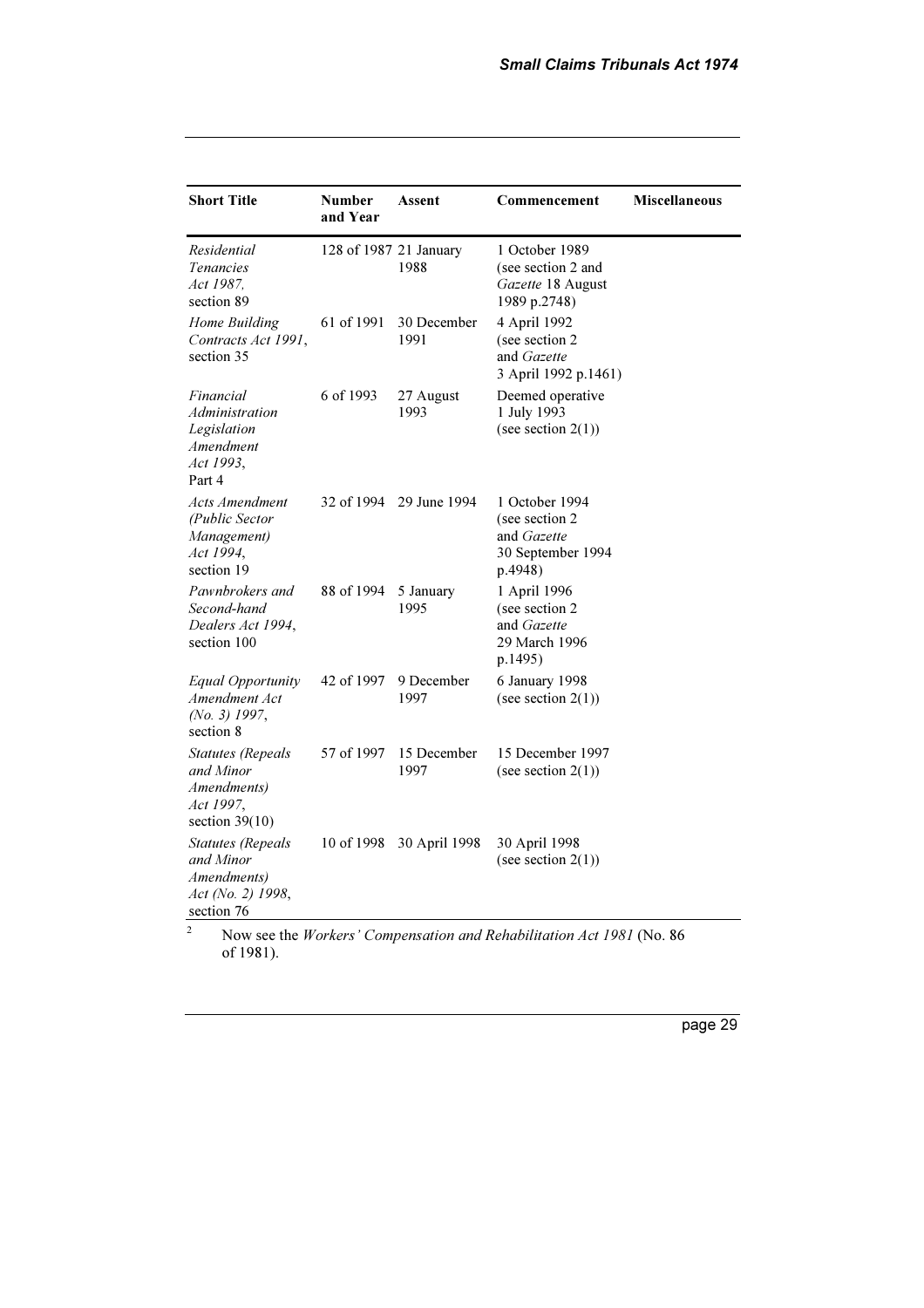- 3 References to the Public Service Board are to be construed as references to the Minister for Public Sector Management according to s.112(2) of the Public Sector Management Act 1994 (No. 31 of 1994).
- 4 "Appointed day" 2 April 1975 (See Gazette 21 March 1975 p.968.).
- 5 Now see the Interpretation Act 1984 (No. 12 of 1984).